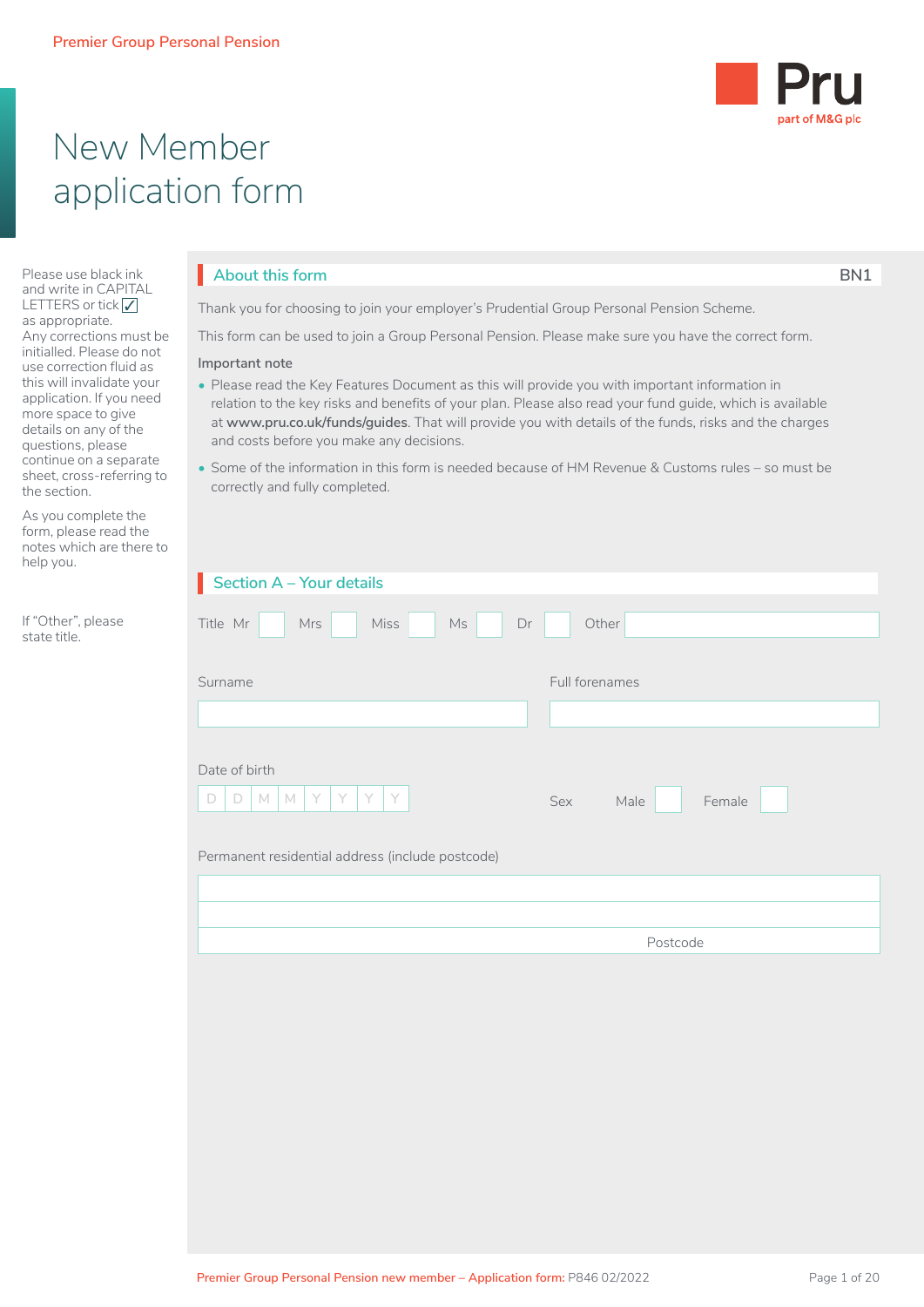|                                                                                                                                                                                                                                                                                                                                                   | Section A - Your details - continued                                                                   |                                                | BN <sub>2</sub> |
|---------------------------------------------------------------------------------------------------------------------------------------------------------------------------------------------------------------------------------------------------------------------------------------------------------------------------------------------------|--------------------------------------------------------------------------------------------------------|------------------------------------------------|-----------------|
| Please include area code.                                                                                                                                                                                                                                                                                                                         | Daytime telephone number                                                                               | Selected Retirement Age*                       |                 |
| *The Default Retirement<br>Age for the Scheme will<br>apply unless you tell us<br>that you want a<br>different age to apply.<br>The minimum<br>retirement age is 55.                                                                                                                                                                              | National Insurance No.                                                                                 |                                                |                 |
| Your earnings will allow<br>us to give you more<br>meaningful quotations.<br>We will compare<br>estimated eventual<br>benefits with your<br>estimated retirement<br>earnings. If you don't<br>give an earnings figure<br>we will use the current<br>average weekly earnings<br>figure projected to your<br>retirement date for<br>the comparison. | Are you a Prudential policyholder?<br>Yes<br>£<br>Yearly earnings                                      | <b>No</b>                                      |                 |
| There are a number of<br>possible ways you may<br>trigger the Money<br>Purchase Annual<br>Allowance (MPAA) when<br>accessing your benefits<br>flexibly. Your pension                                                                                                                                                                              | Have you previously accessed benefits flexibly?<br>If Yes, please specify the date these were accessed | <b>No</b><br>Yes<br>Y<br>Y<br>M<br>M<br>D<br>D | Y<br>Y          |

# **Section B – Your employment** I

scheme or provider will have informed you if this is the case. For further information please speak to your Financial Adviser.

| Please describe your<br>duties fully. Include the<br>industry you work in and<br>provide a percentage<br>split between manual<br>and non manual duties.<br>If you work at heights, | What is your occupation? |   |                               |
|------------------------------------------------------------------------------------------------------------------------------------------------------------------------------------|--------------------------|---|-------------------------------|
| please give details of the<br>maximum height to<br>which you work.                                                                                                                 | Name of scheme           |   |                               |
|                                                                                                                                                                                    |                          |   | <b>Group Personal Pension</b> |
|                                                                                                                                                                                    | Scheme no. (if known)    | R |                               |
|                                                                                                                                                                                    |                          |   |                               |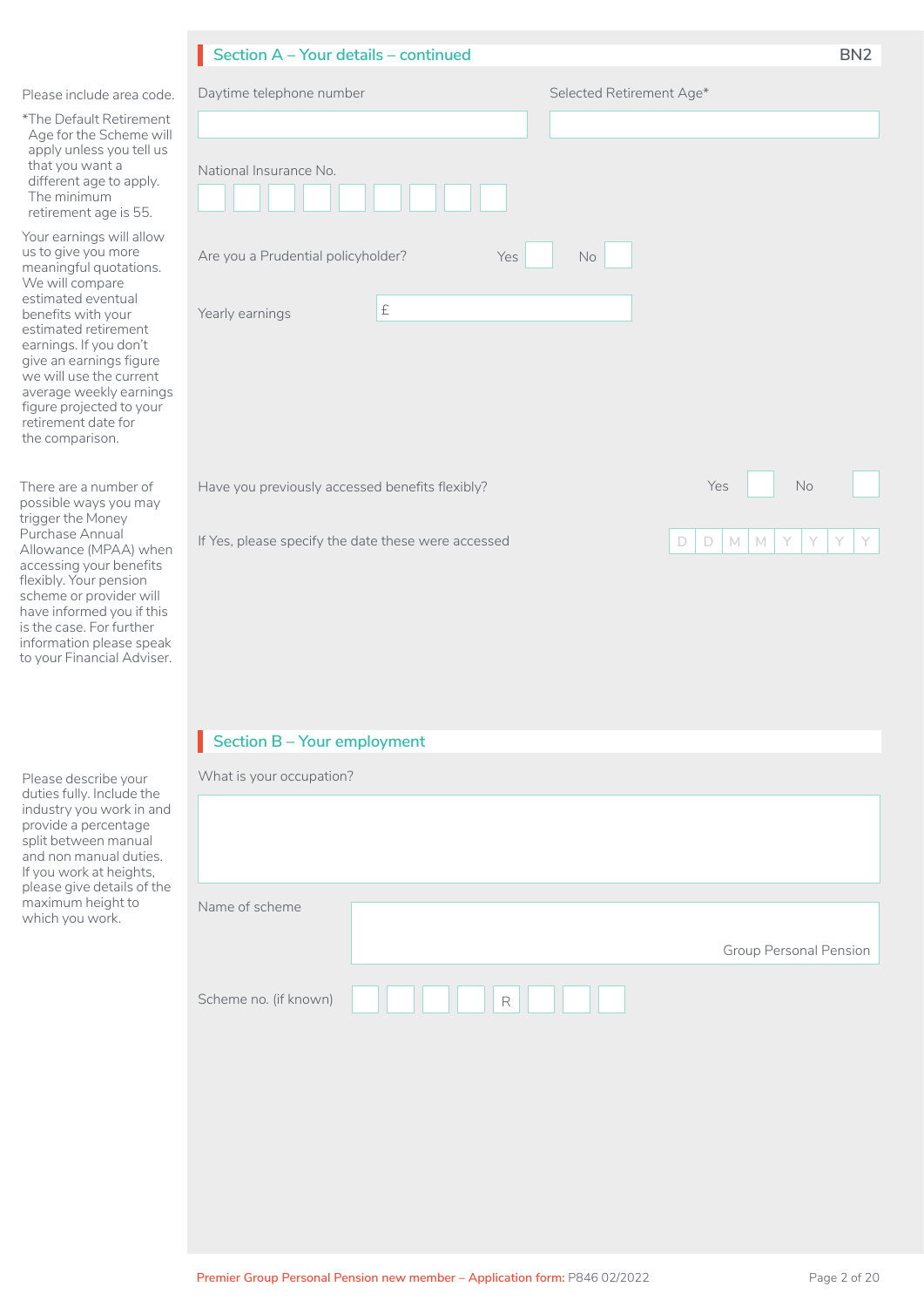| Section C - Eligibility details - all applicants                                                                                                          | BN <sub>3</sub> |
|-----------------------------------------------------------------------------------------------------------------------------------------------------------|-----------------|
| Please tick the box below which best describes your current "employment" status<br>(or the status of the person for whom this application is being made). |                 |
| • Employed – chargeable to tax under Schedule E (P.A.Y.E.)                                                                                                |                 |
| • Pensioner – chargeable to tax under Schedule E (P.A.Y.E.)                                                                                               |                 |
| • Self-employed – chargeable to tax under Schedule D in respect of self-employment in a trade,<br>profession or vocation or in a partnership.             |                 |
| • Caring for one or more children under age 16                                                                                                            |                 |
| • Caring for a person over age 16                                                                                                                         |                 |
| • Full-time education (over age 16)                                                                                                                       |                 |
| • Unemployed                                                                                                                                              |                 |
| • Other                                                                                                                                                   |                 |
| Are you a UK resident for tax purposes?<br>Yes                                                                                                            | No              |
| Yes<br>If No, are you a Crown Servant or married to or a civil partner of a Crown Servant?                                                                | <b>No</b>       |

**If you have answered No to both of the above questions you may not be eligible to make contributions and get tax relief. You should check this with your scheme adviser.**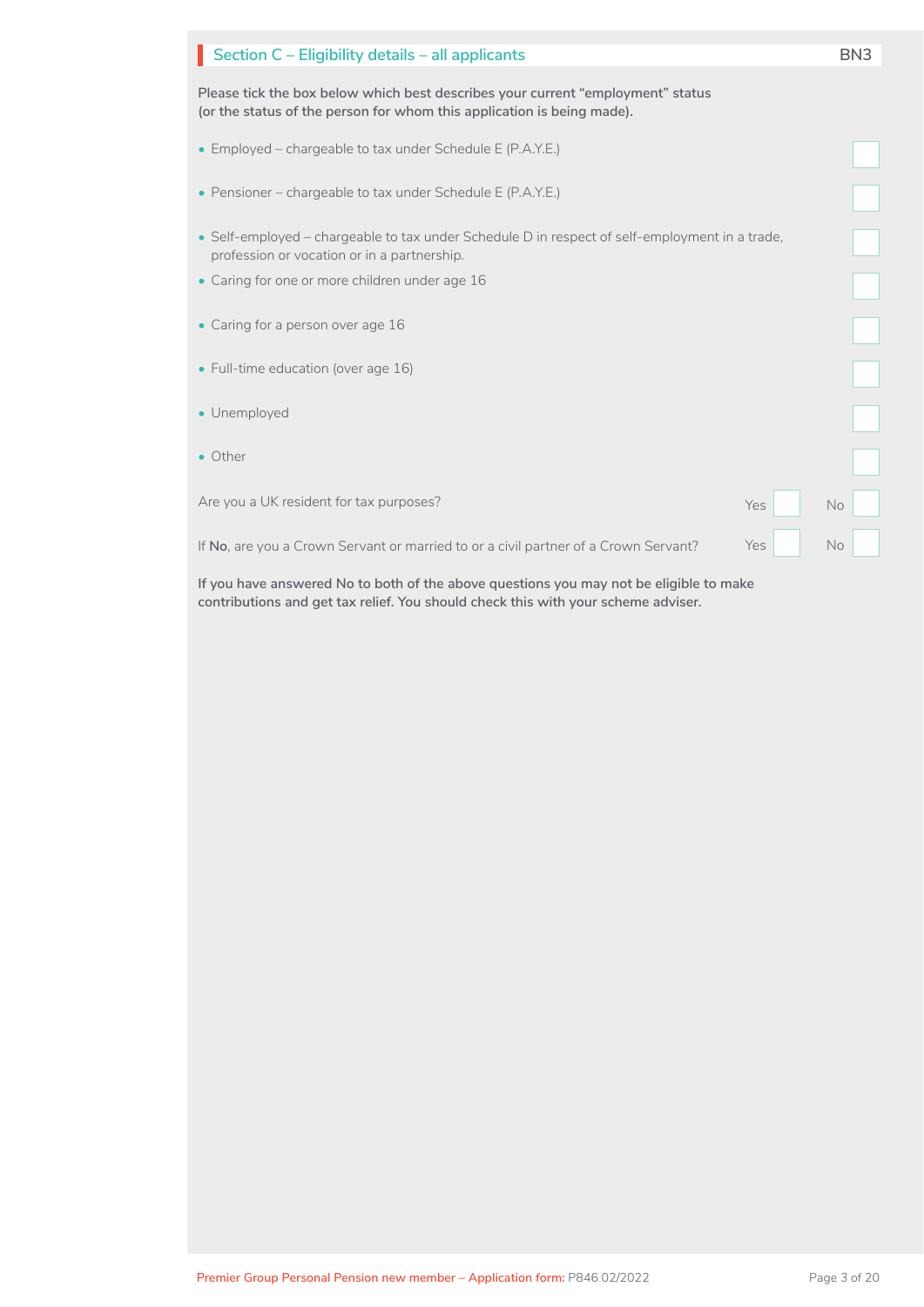|                                                                                                        | <b>Section D - Contributions</b>                                                                                                    | BN4       |
|--------------------------------------------------------------------------------------------------------|-------------------------------------------------------------------------------------------------------------------------------------|-----------|
| Check this with the<br>person who gave you                                                             | What is your Section Number for membership of the scheme?                                                                           |           |
| this form. If the scheme is<br>not split into sections                                                 | Scale contributions may have already been agreed as part of the Scheme Terms.                                                       |           |
| please leave blank.                                                                                    | Do you want your contributions based on:                                                                                            |           |
| Please tick a box.                                                                                     | Please go to part (b) below if contributions are a percentage<br>1. Scheme Terms<br>of earnings. Otherwise go to part (c) then (d). |           |
|                                                                                                        | 2. Scheme Terms plus<br>Please go to part (a) below.<br>additional contributions                                                    |           |
| You should not tick this<br>box unless your<br>employer has already<br>agreed to this.                 | Please go to part (a) below.<br>3. Individual choice                                                                                |           |
| Your regular<br>contributions and any                                                                  | (a) Regular Contributions                                                                                                           |           |
| employer contributions<br>must both be a                                                               | Please show the total contributions amounts before any tax relief                                                                   |           |
| percentage or both be a<br>fixed amount.                                                               | Payable by You:<br>$\%$<br>£<br>or                                                                                                  | per month |
| Members who joined<br>before 6 April 2001: the<br>contribution shown will                              | Your employer:<br>$\%$<br>£<br>or                                                                                                   | per month |
| include any Waiver<br>Benefit costs paid by<br>your employer in terms of<br>this application.          | Please go to part (b) below, if contributions are a percentage of earnings. Otherwise go to part (c) then (d).                      |           |
| New members who<br>joined after 5 April<br>2001: the contribution                                      | (b) Scheme Earnings (if contributions are a percentage of Scheme Earnings)                                                          |           |
| shown is for retirement<br>funding paid for by your<br>employer. Any Waiver<br>Benefit is extra and HM | Please show your Scheme Earnings<br>£                                                                                               |           |
| Revenue & Customs<br>rules do not allow tax                                                            | (c) Single Contributions                                                                                                            |           |
| relief on the Waiver<br>Benefit cost.                                                                  | Please show amounts before any tax relief                                                                                           |           |
|                                                                                                        | Payable by You:<br>£                                                                                                                |           |
|                                                                                                        |                                                                                                                                     |           |
|                                                                                                        | Your employer:<br>£                                                                                                                 |           |
| Please check this with                                                                                 | (d) Start Date                                                                                                                      |           |
| your employer.                                                                                         | When do you want to start regular contributions?<br>$M$ $M$<br>D.<br>D.                                                             |           |
|                                                                                                        |                                                                                                                                     |           |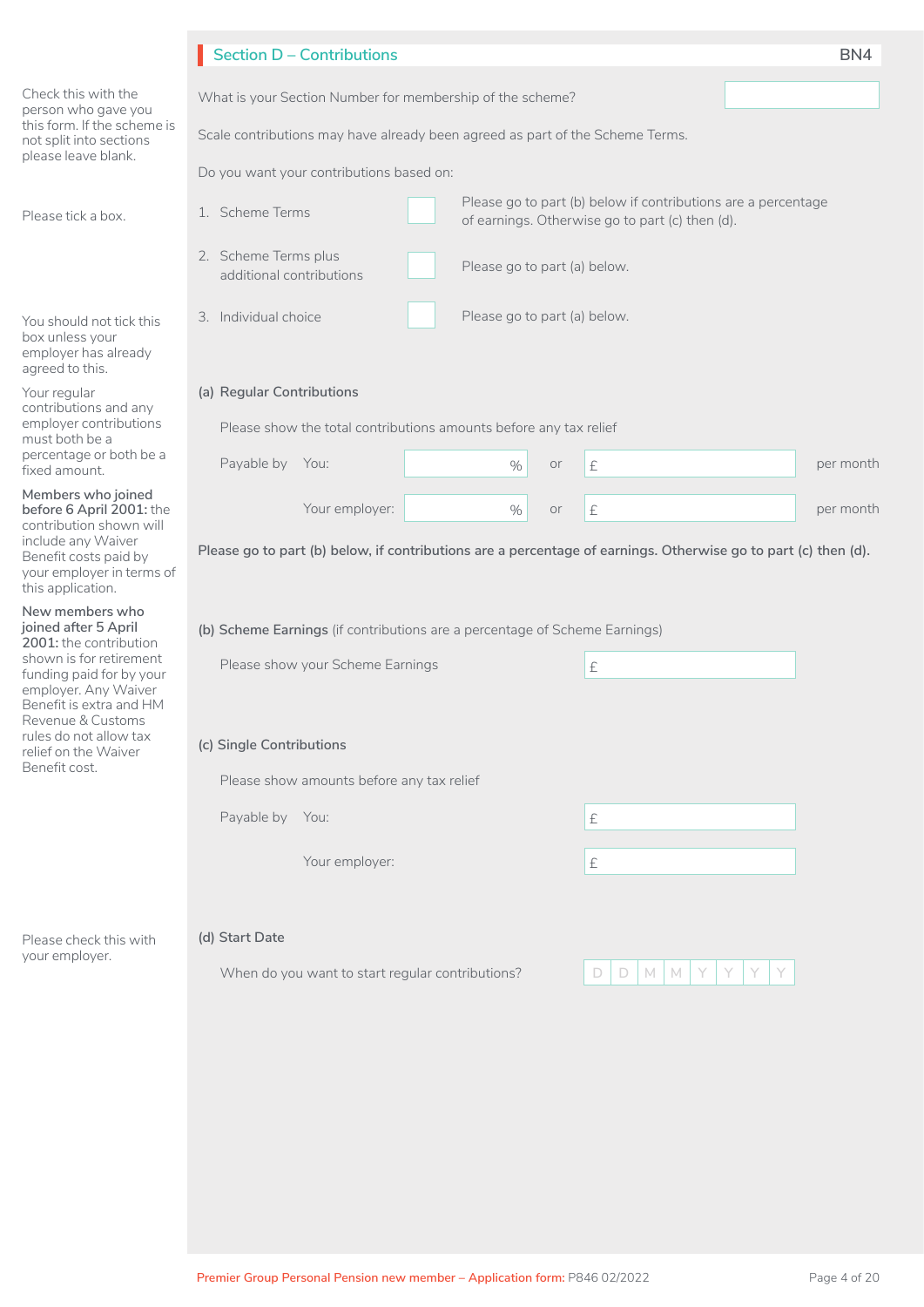# **Section E – Investment of contributions BN5**

Your employer may have set up a Scheme Investment Strategy where your contributions will be invested if you don't make your own investment choice. This does not represent a recommendation on behalf of Prudential. To find out whether your employer has chosen a Scheme Investment Strategy, please speak to the scheme adviser.

If your scheme is being used for qualifying purposes under the 'Better Workplace Pensions' initiative, your employer must have a Scheme Investment Strategy in place and the charges for this strategy cannot exceed an equivalent of 0.75% per year on the value of funds under management, excluding transaction costs.

Please show the percentage investment split you want for your plan if you do not want the Scheme Investment Strategy.

Please make sure your total equals 100%.

Fractions of 1% should not be used.

The With-Profits Fund is not available for new or additional investment if you are within three years of your Selected Retirement Date (and, if chosen, would be treated as an application to invest in the Cash fund).

Please tick only one box.

These options do not apply to With-Profits investments

**If you do not complete this section or if you answer Yes to the following question, we will invest your contributions in any Scheme Investment Strategy set up by your employer.**

**Please refer to your fund guide, available at pru.co.uk/funds/guides, for more information on the funds, the associated risks and the charges and costs.**

Do you want the Scheme Investment Strategy to apply? The North Strategy to apply?



If **Yes**, please now complete section F.

If **No**, please discuss this with the Scheme Financial Adviser and complete the remainder of this section.

If you don't want the Scheme Investment Strategy, but want a Lifetime Investment Profile (see below), you can choose the investment linked fund(s) to be used initially, or you can leave the selection to us.

If you do NOT want the Scheme Investment Strategy or a Lifetime Investment Profile, please complete the table below to confirm the investment fund(s) to be used.

|                     | % to be invested in each fund |                      |  |
|---------------------|-------------------------------|----------------------|--|
| <b>Chosen Funds</b> | Regular contributions         | Single contributions |  |
|                     | %                             | $\%$                 |  |
|                     | %                             | $\%$                 |  |
|                     | $\%$                          | $\%$                 |  |
|                     | $\%$                          | $\%$                 |  |
|                     | %                             | $\%$                 |  |
|                     | %                             | $\%$                 |  |
| Total               | 100%                          | 100%                 |  |

#### **Lifetime Investment Profiles**

Lifetime Investment Profile targeting **retirement options**

Lifetime Investment Profile targeting **an annuity**

Lifetime Investment Profile targeting **100% cash**

Lifetime Investment Profile targeting **drawdown**

If you want to choose the initial funds under a Lifetime Investment Profile, please complete the table above. If you have chosen one of the Lifetime Investment Profiles without choosing any investment linked fund(s), we will assume that you are happy to start with the funds we choose for you. There is a set basis, we do not make an individual choice. Your fund guide shows what this will be.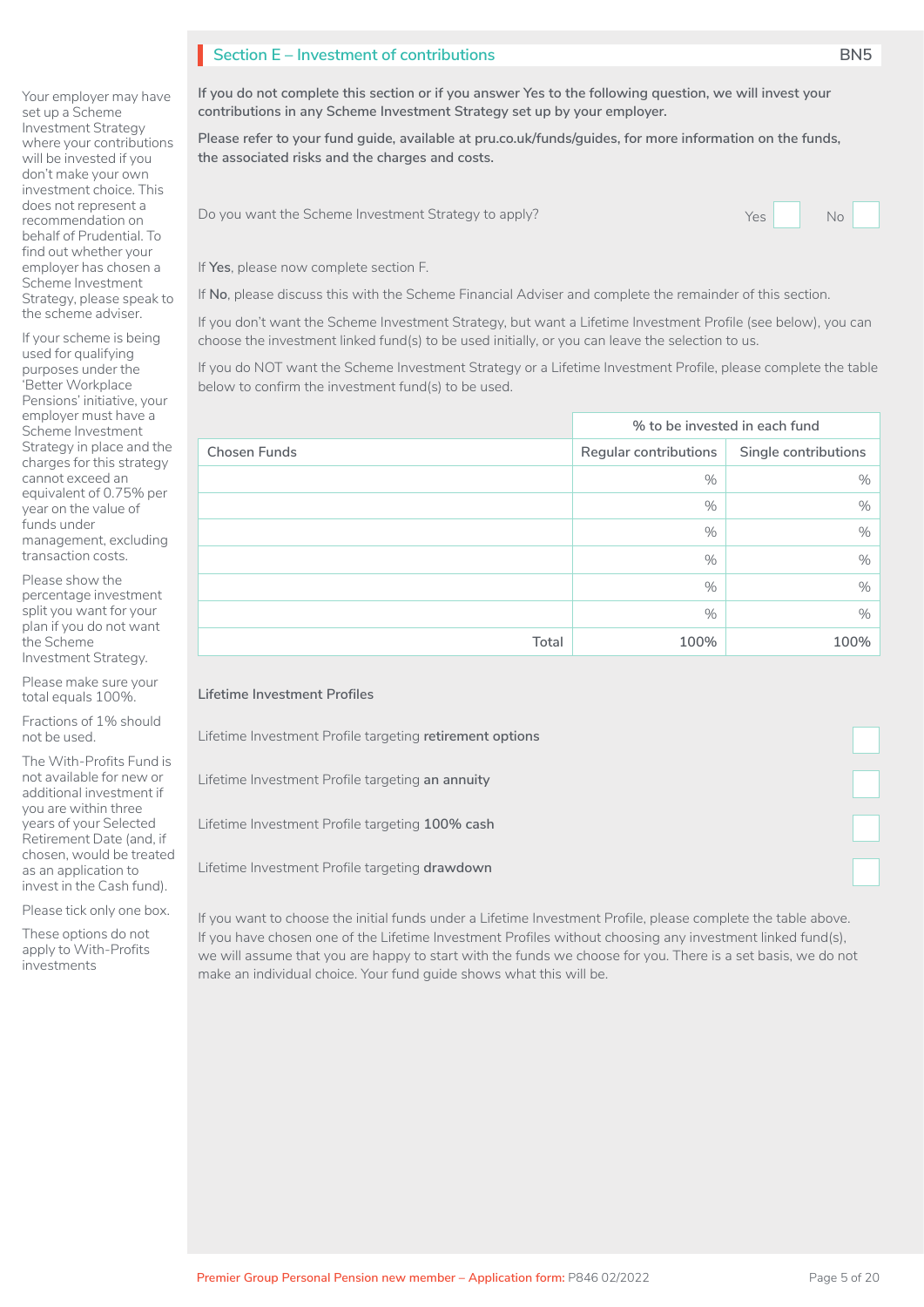|                                                                                                                                                                                                                                                                       | Section F - Death benefit beneficiaries                                                                                                                                                                                                                                                                                                                                                                               | BN <sub>6</sub> |
|-----------------------------------------------------------------------------------------------------------------------------------------------------------------------------------------------------------------------------------------------------------------------|-----------------------------------------------------------------------------------------------------------------------------------------------------------------------------------------------------------------------------------------------------------------------------------------------------------------------------------------------------------------------------------------------------------------------|-----------------|
| The discretionary<br>distribution of death<br>benefits means that<br>Inheritance Tax will not<br>normally apply.<br>If you want to choose<br>additional beneficiaries,<br>please write the details<br>on a separate sheet of<br>paper, and attach it to<br>this form. | Failure to complete this part may delay payment of death benefits.<br>Please show details of the person you would want to get death benefits from your plan.<br>Prudential has discretion on the beneficiaries for death benefits. In exercising this discretion, Prudential is not<br>legally obliged to follow your wishes, but will take them into account.<br>Other<br>Title Mr<br>Mrs<br><b>Miss</b><br>Ms<br>Dr |                 |
|                                                                                                                                                                                                                                                                       | Surname                                                                                                                                                                                                                                                                                                                                                                                                               |                 |
|                                                                                                                                                                                                                                                                       |                                                                                                                                                                                                                                                                                                                                                                                                                       |                 |
|                                                                                                                                                                                                                                                                       | Full forenames                                                                                                                                                                                                                                                                                                                                                                                                        |                 |
|                                                                                                                                                                                                                                                                       |                                                                                                                                                                                                                                                                                                                                                                                                                       |                 |
|                                                                                                                                                                                                                                                                       | Address                                                                                                                                                                                                                                                                                                                                                                                                               |                 |
|                                                                                                                                                                                                                                                                       |                                                                                                                                                                                                                                                                                                                                                                                                                       |                 |
|                                                                                                                                                                                                                                                                       | Postcode                                                                                                                                                                                                                                                                                                                                                                                                              |                 |
|                                                                                                                                                                                                                                                                       | Relationship to you (if any)                                                                                                                                                                                                                                                                                                                                                                                          |                 |
|                                                                                                                                                                                                                                                                       |                                                                                                                                                                                                                                                                                                                                                                                                                       |                 |
| Please make sure that<br>the total for all your<br>chosen beneficiaries                                                                                                                                                                                               | (If not 100%, details of any additional beneficiaries<br>Proportion of benefits<br>$\%$<br>should be attached to this application.)                                                                                                                                                                                                                                                                                   |                 |

Please make sure the total for all you chosen beneficiarie is 100%.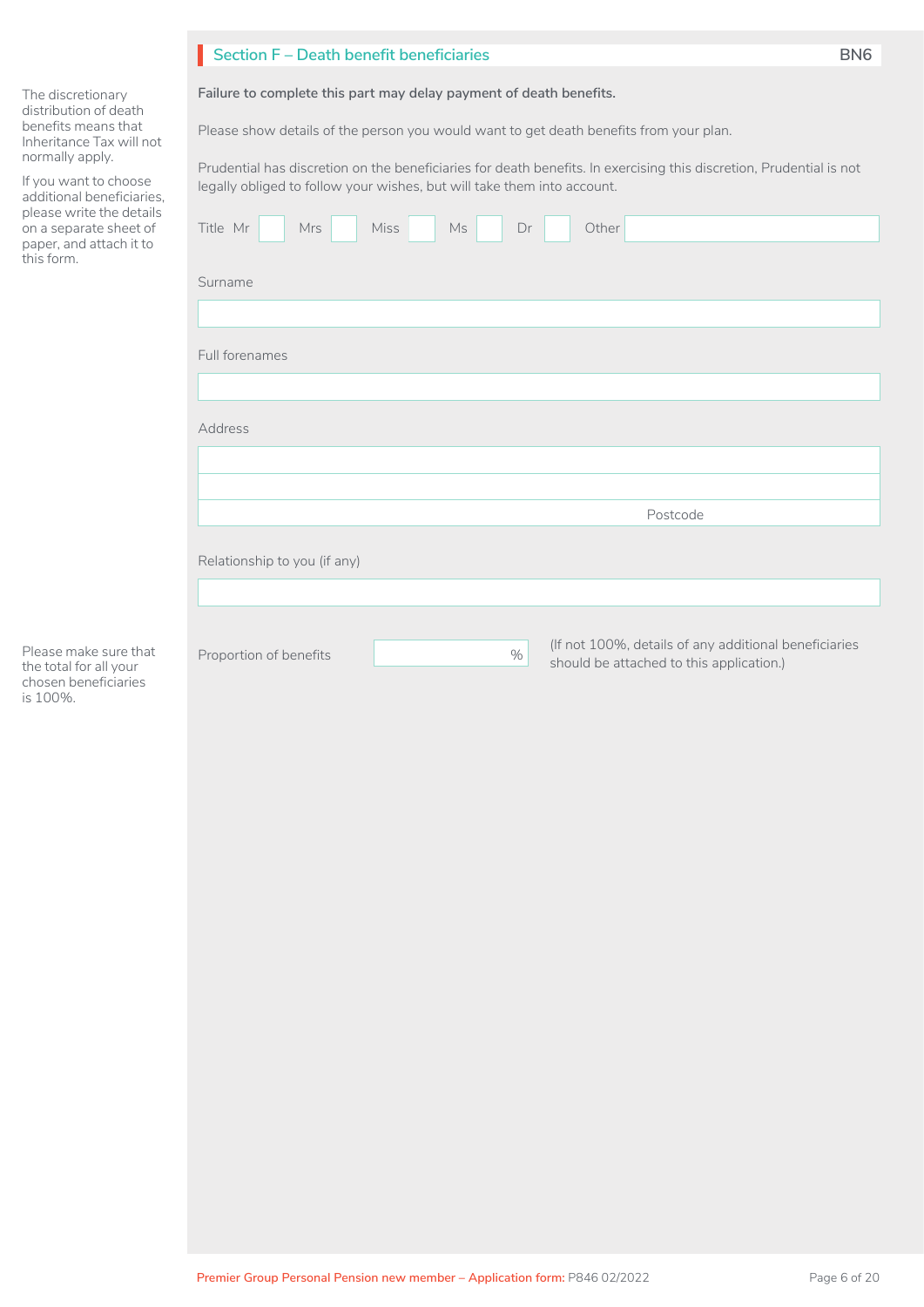# **Section G – Waiver Benefit BN7**

These options are not available if you are over age 60 (except for earnings related increases if waiver applied to your plan before age 60).

These options are available if your single contributions are part of a series of single contributions to a Scottish Amicable personal pension plan started before 6 April 2001, but not if you are starting a series of single contributions after age 60.

If you already had a Scottish Amicable/M&G personal pension plan before 6 April 2001, any Waiver Benefit in respect of contributions added to the plan will be met from the total contribution for retirement funding. Also, if you choose waiver benefit and your employer is using your plan for qualification purposes under the 'Better Workplace Pensions' initiative, there is currently a charge cap equivalent to 0.75% per year on the value of funds under management (excluding transaction costs) for your Scheme Investment Strategy. If this is the case your total charges may exceed the charge cap mentioned above.

However, if you started your personal pension plan on or after 6 April 2001 any Waiver Benefit cost does NOT qualify for pensions income tax relief (RAS) AND is payable in addition to pension plan contributions.

There must be at least five years between acceptance for Waiver Benefit for new regular contributions and the age when you want the benefit cover to stop. This waiver cessation age cannot be changed later.

The deferred period is the period before contributions start to be credited to your plan. The deferred period cannot be changed.

| If you are joining the Prudential (SAL)/Prudential (M&G) Scheme for the first time on or after 17 January   |
|-------------------------------------------------------------------------------------------------------------|
| 2005, you cannot apply for Waiver Benefit. If you first joined the Prudential (SAL)/Prudential (M&G) Scheme |
| after 5 April 2001. Waiver Benefit cannot be added after the start date of the plan.                        |

| <b>Regular contributions:</b>                                                                                                                   |                                                                                                     |
|-------------------------------------------------------------------------------------------------------------------------------------------------|-----------------------------------------------------------------------------------------------------|
| I want to apply for Scheme Waiver Strategy*                                                                                                     |                                                                                                     |
| I want to apply for Waiver Benefit                                                                                                              | Please go to part (a) below.                                                                        |
| I do not want to apply for any Waiver Benefit <sup>#</sup>                                                                                      |                                                                                                     |
|                                                                                                                                                 |                                                                                                     |
| Single contributions:                                                                                                                           |                                                                                                     |
| I want to apply for Scheme Waiver Strategy*                                                                                                     |                                                                                                     |
| I want to apply for Waiver Benefit                                                                                                              | Please go to part (a) below.                                                                        |
| I do not want to apply for any Waiver Benefit#                                                                                                  |                                                                                                     |
| * If you are applying for Scheme Waiver Strategy, please ignore the rest of this section and now go straight<br>to section H.                   |                                                                                                     |
| # If you do not want to apply for any Waiver Benefit, please ignore the rest of this section and go straight<br>to the Declaration - section K. |                                                                                                     |
| If your Selected Retirement Age is 60 or below, cover for Waiver Benefit will stop on your<br>Selected Retirement Age.                          |                                                                                                     |
| If your Selected Retirement Age is above 60, do you want Waiver Benefit to stop:                                                                |                                                                                                     |
|                                                                                                                                                 |                                                                                                     |
| Please tick one box                                                                                                                             |                                                                                                     |
| at age 60                                                                                                                                       |                                                                                                     |
| OR at your Selected Retirement Age                                                                                                              | If your Selected Retirement Age is over 65,<br>Waiver Benefit will stop at 65 if you tick this box. |
|                                                                                                                                                 |                                                                                                     |
| How long do you want the deferred period to be?                                                                                                 | 6 months<br>12 months<br>3 months                                                                   |
| Please proceed to section H                                                                                                                     |                                                                                                     |
|                                                                                                                                                 |                                                                                                     |
|                                                                                                                                                 |                                                                                                     |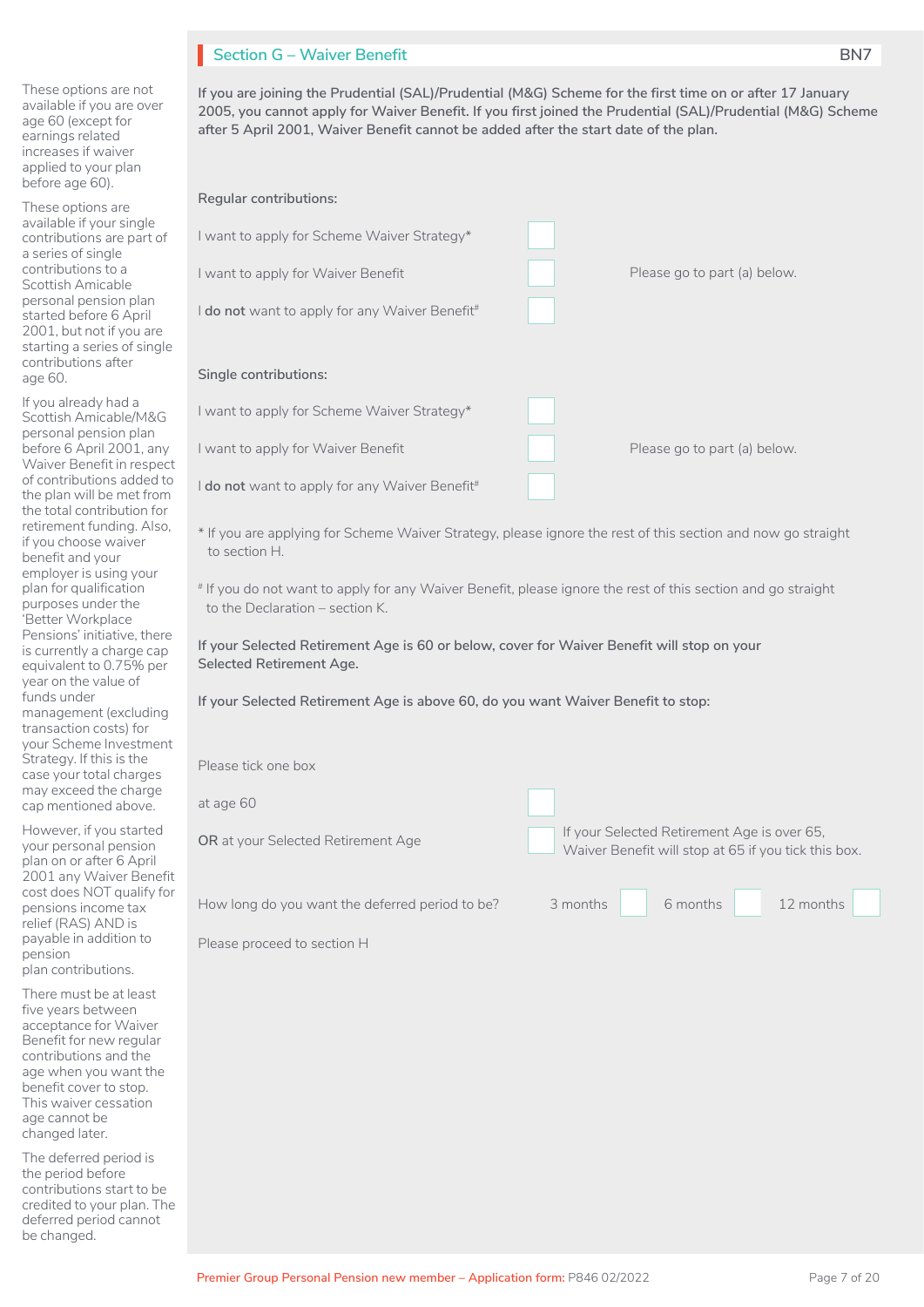# **Section H – Health details – complete if you are applying for Waiver Benefit** BN8

**Failure to answer the questions honestly and with reasonable care may result in your claim being rejected or not paid in full.**

**Please do not assume that we will contact or obtain a report from your Doctor.**

Please proceed to section K if you are not applying for waiver benefit, please follow the instructions in sections H, I & J if you are applying for waiver benefit.

#### **Important note**

- Please take reasonable care to answer the questions honestly and to the best of your knowledge. If you don't a claim may be rejected or not fully paid or your policy may be cancelled. Please answer all questions as failure to do so may mean that your application will be delayed as we will have to contact you for the missing answers. Please do not assume we will contact or obtain a report from your doctor.
- If someone else fills this form in for you (for example, your Financial Adviser), please check that all the details are correct before you sign the

declaration. You are responsible for all the answers you or your Financial Adviser provide on this application. If you make a mistake please cross it out, put in the correct word or words and initial next to the correction.

If you would prefer you may complete the medical questions in private and return the Health Details section direct to our Chief Medical Officer. Please indicate on this form if you have done so.

It is very important that you tell us if there is a change between completion of this form and your pension starting to any of the information given in sections H, I & J or if you change your occupation.

#### **Genetic testing**

- If this application, taken together with any other insurance policies you already have, is for life insurance up to a sum of £500,000 you need not disclose any genetic test you may have had.
- You need not disclose the result of any genetic test undertaken in the context of research.
- Genetic test results need only be disclosed where the sum exceeds £500,000 for life insurance and their use by insurers has been independently approved.
- You may, of course, disclose any genetic test result which is in your favour.
- If you either have a family history of, are receiving treatment or experiencing symptoms of a genetic condition, you must tell us.
- If you wish to disclose to us a negative genetic test result, which shows that you have not inherited a genetic disorder, we will take this into account in setting your premium, providing your clinical geneticist confirms that the test result indicates a reduced risk of developing the inherited disease.
- Further information is available on request which fully explains this policy and details those genetic tests approved for use by insurers.

|                                                                                                                                                                                                                           | Postcode                              |                  |
|---------------------------------------------------------------------------------------------------------------------------------------------------------------------------------------------------------------------------|---------------------------------------|------------------|
| Your doctor's telephone number                                                                                                                                                                                            | How long has he/she been your doctor? | years            |
| Have you ever been declined (refused cover), deferred or offered<br>non-standard terms for life cover, critical illness or any incapacity benefit?<br>If Yes, please give names of insurance companies and type of policy |                                       | Yes<br><b>No</b> |

Please include area code.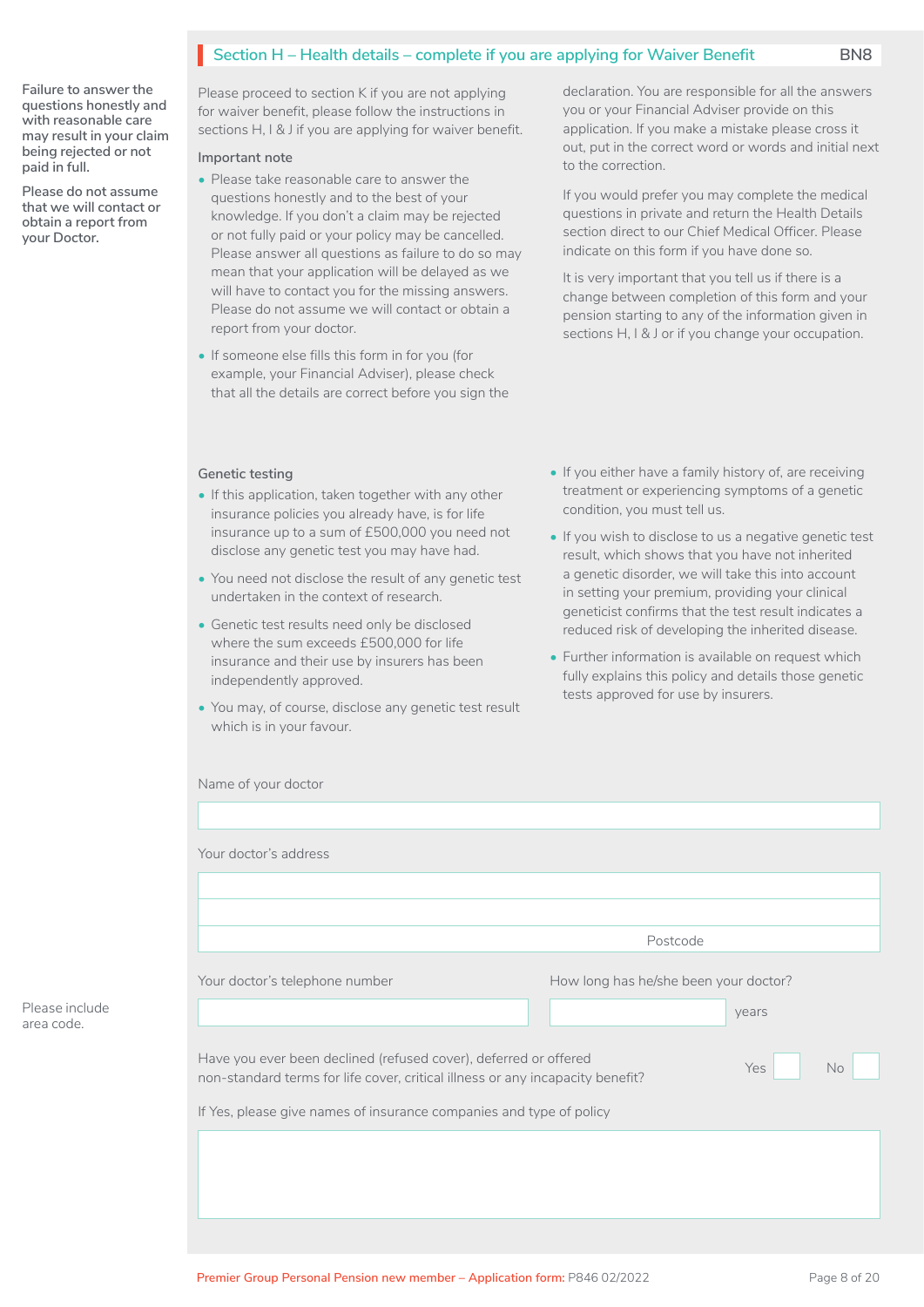| Section H – Health details – complete if you are applying for Waiver Benefit – continued BN9 |  |
|----------------------------------------------------------------------------------------------|--|
|                                                                                              |  |

Have you in the last 5 years, or do you intend to:

| participate in any sport or pastime which involves any additional risk<br>of accident, such as mountaineering, motor sports, hang-gliding, or<br>underwater activity? | Yes   | No                                                                                          |
|-----------------------------------------------------------------------------------------------------------------------------------------------------------------------|-------|---------------------------------------------------------------------------------------------|
| ii) live abroad apart from holiday visits?                                                                                                                            |       |                                                                                             |
| iii) fly, except as a fare-paying passenger on an established public service?                                                                                         | $Yes$ | $\begin{array}{ c c c c c c c c c } \hline \quad\quad & \text{No} & \quad\quad \end{array}$ |
| If you answered yes to any part of Q5 then please give full details.                                                                                                  |       |                                                                                             |
|                                                                                                                                                                       |       | Yes No                                                                                      |

**Please now proceed to section 1.**

# **Section I – Simplified acceptance for Waiver Benefit**

The Simplified Acceptance Scheme is designed to minimise the information needed to qualify for Waiver Benefit for those who meet certain criteria.

**Please complete this section only if you applied for Waiver Benefit in section G and**

- **you are under age 50 AND**
- **the total contribution will be £3,600 gross (including tax relief), or less.**

**If you are age 50 or over, or your contribution will be over £3,600, please go to section J.**

- 1. Have you attended, or been advised to attend, any hospital or clinic for any form of advice, operation,treatment or tests within the last 12 months, **OR** are you subject to regular medical review or receiving any form of medical treatment or attention? Yes No  $N_0$  $\Box$
- 2. During the last three years, have you suffered from any anxiety, depression or any psychiatric disorder or any disease/disorder of the back **OR**, have you suffered from any illness or injury which prevented you from working for a period of two week or more? Yes No

**If you answered No to both questions, and are under age 50 with contributions of £3,600 gross (including tax relief) or less, please go to section K.**

**If you answered Yes to either question, please go to section J.**

**Failure to answer the questions honestly and with reasonable care may result in your claim being rejected or not paid in full.**

**Please do not assume that we will contact or obtain a report from your Doctor.**

For this purpose, "contribution" is the yearly equivalent of current contributions to the Prudential (SAL) Stakeholder and Personal Pension Schemes on your behalf (regular and single contributions) already qualifying for Waiver Benefit under the Simplified Acceptance Scheme plus the contributions applied for in this form.

Colds, influenza and routine pregnancy consultations may be ignored.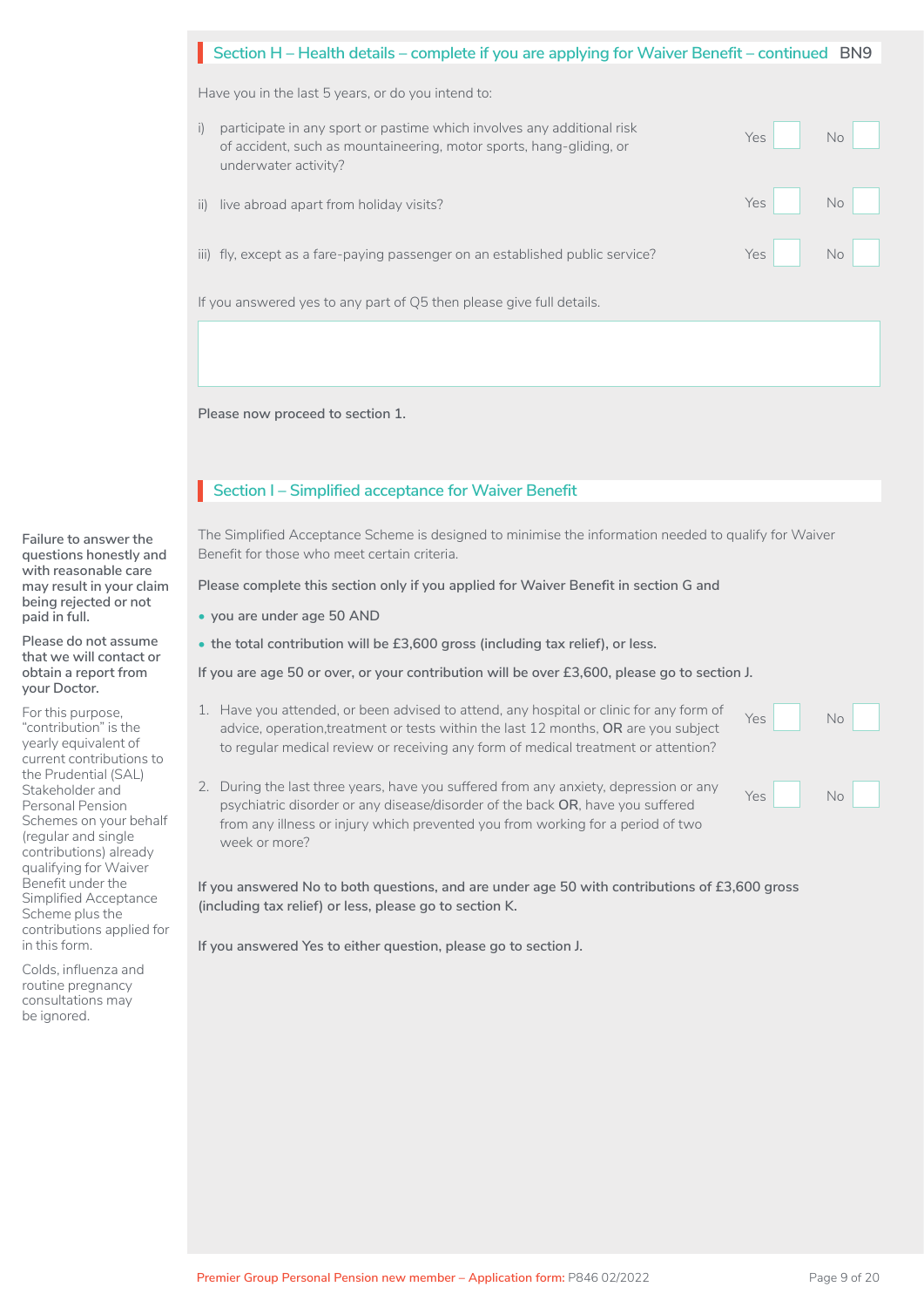# **Section J – Your health BN10**

**Failure to disclose relevant information may result in non payment of a claim. Please do not assume that we will contact or obtain a report from your Doctor.**

Please tick **only one box**.

**Please complete this section only if you have applied for Waiver Benefit and the earlier notes tell you that you should also complete this section OR you want to have Waiver Benefit greater than any automatic cover provisions for the Scheme.**

| 1. If we require a Medical Examination to complete our underwriting, please<br>indicate if you want to attend one of our selected examiners or your own GP.                                  | Selected examiner<br>Own GP |
|----------------------------------------------------------------------------------------------------------------------------------------------------------------------------------------------|-----------------------------|
| 2. What is your height and weight?<br>Height<br>Weight                                                                                                                                       |                             |
| 3. Have you smoked or used any tobacco products in the last 12 months?<br>Yes<br>(includes cigars, cigarettes, pipes and any nicotine replacement therapy etc)                               | No                          |
| 4. If you have smoked cigarettes, how many do you smoke per day?                                                                                                                             |                             |
| 5. What is your average weekly consumption of alcohol in units?<br>(1 unit = 1 single pub measure spirits/small (125ml) glass of wine<br>or 1/2 pint standard strength beer, lager or cider) |                             |
| 6. Are you suffering from any symptoms of illness or are you taking pills, drugs<br>Yes<br>or medicine or have you any physical defect or infirmity?<br>Dates and details                    | No                          |
|                                                                                                                                                                                              |                             |
| 7. In the past five years have you                                                                                                                                                           |                             |
| (i) consulted any doctor?                                                                                                                                                                    |                             |
| (ii) been prescribed any pills, drugs or medicine?                                                                                                                                           |                             |
| (iii) been off work for two weeks or more due to illness or injury?<br>Yes                                                                                                                   | No                          |
| Dates and details                                                                                                                                                                            |                             |
|                                                                                                                                                                                              |                             |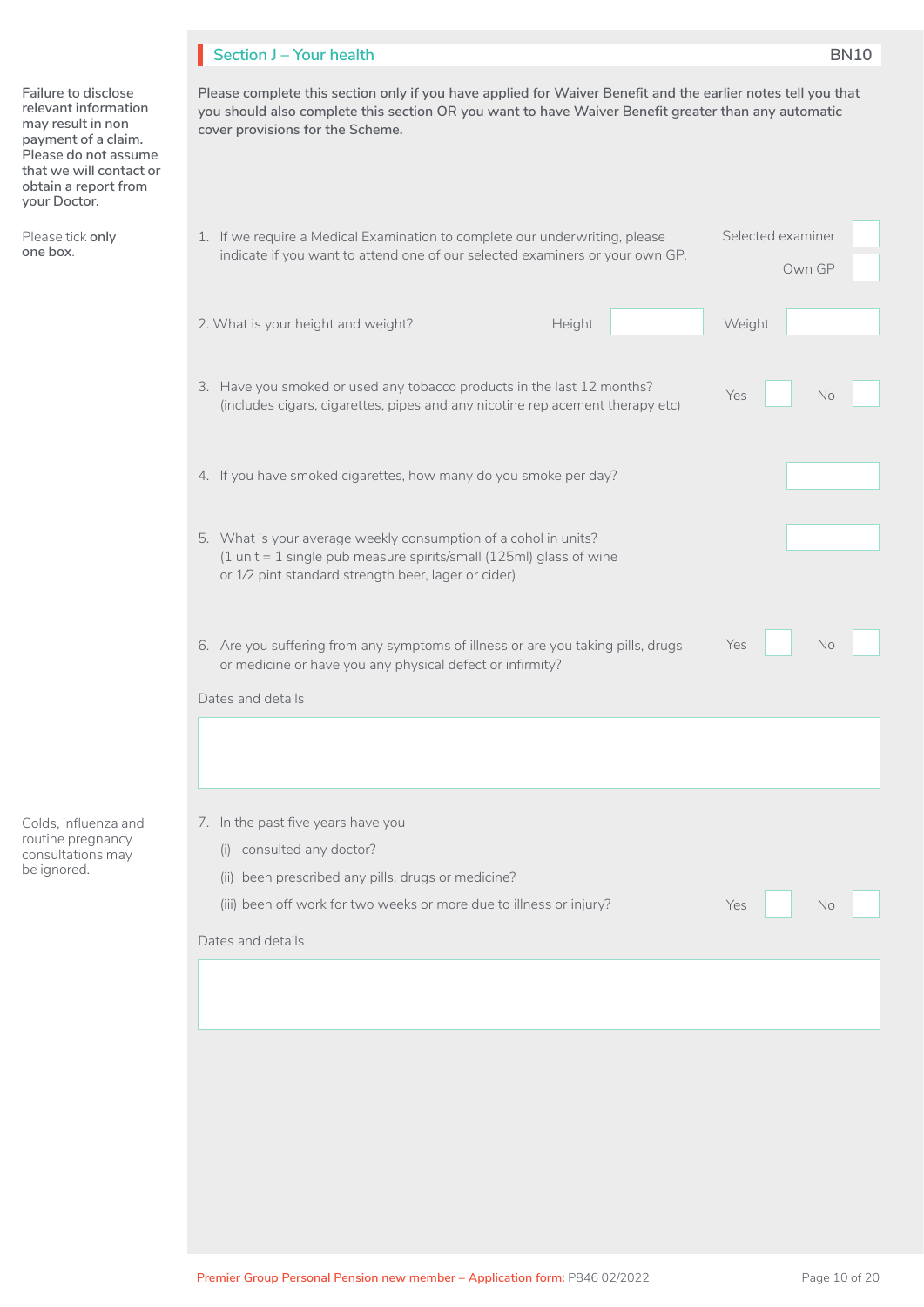|                                                                                                                                                                                    | Section J - Your health - continued                                                                                                                                                                                                                                                                                                                                                                              | <b>BN11</b> |  |  |  |  |  |  |  |
|------------------------------------------------------------------------------------------------------------------------------------------------------------------------------------|------------------------------------------------------------------------------------------------------------------------------------------------------------------------------------------------------------------------------------------------------------------------------------------------------------------------------------------------------------------------------------------------------------------|-------------|--|--|--|--|--|--|--|
| Failure to disclose<br>relevant information<br>may result in non<br>payment of a claim.<br>Please do not assume<br>that we will contact or<br>obtain a report from<br>your Doctor. | 8. Have you in the last 5 years consulted a doctor or any other medical<br>professional, or had, or been advised to have, any operation, x-ray, check-up<br>or any other investigation or test or are you intending to do so?<br>Yes<br>Dates and details                                                                                                                                                        | No          |  |  |  |  |  |  |  |
| Colds, influenza and<br>routine pregnancy<br>consultations may                                                                                                                     |                                                                                                                                                                                                                                                                                                                                                                                                                  |             |  |  |  |  |  |  |  |
| be ignored.                                                                                                                                                                        | 9. Have you ever tested positive for HIV/AIDS, Hepatitis B or C, or are you awaiting<br>the results of such a test? Note: If the result is negative, the fact of having an HIV<br>test will not, in itself, have any effect on your acceptance terms for insurance?<br>Yes<br>If yes, please give full details, including the name of the condition and date test was carried out.                               |             |  |  |  |  |  |  |  |
|                                                                                                                                                                                    |                                                                                                                                                                                                                                                                                                                                                                                                                  |             |  |  |  |  |  |  |  |
|                                                                                                                                                                                    | 10. Has your father, mother, or any brothers or sisters suffered or died, prior to<br>the age of 65, from any heart disease or disorder, high blood pressure, stroke,<br>diabetes, cancer, kidney disease, multiple sclerosis, haemochromatosis, motor<br>neurone disease, Huntington's disease, muscular dystrophy or any other<br>hereditary disease or disorder?<br>Yes<br>If yes, please complete this table | No          |  |  |  |  |  |  |  |
|                                                                                                                                                                                    | Relationship                                                                                                                                                                                                                                                                                                                                                                                                     |             |  |  |  |  |  |  |  |
|                                                                                                                                                                                    | Illness (if cancer, which<br>part of the body was<br>affected?)                                                                                                                                                                                                                                                                                                                                                  |             |  |  |  |  |  |  |  |
|                                                                                                                                                                                    | Age at onset                                                                                                                                                                                                                                                                                                                                                                                                     |             |  |  |  |  |  |  |  |
|                                                                                                                                                                                    | Date of death<br>(if applicable)                                                                                                                                                                                                                                                                                                                                                                                 |             |  |  |  |  |  |  |  |
|                                                                                                                                                                                    |                                                                                                                                                                                                                                                                                                                                                                                                                  |             |  |  |  |  |  |  |  |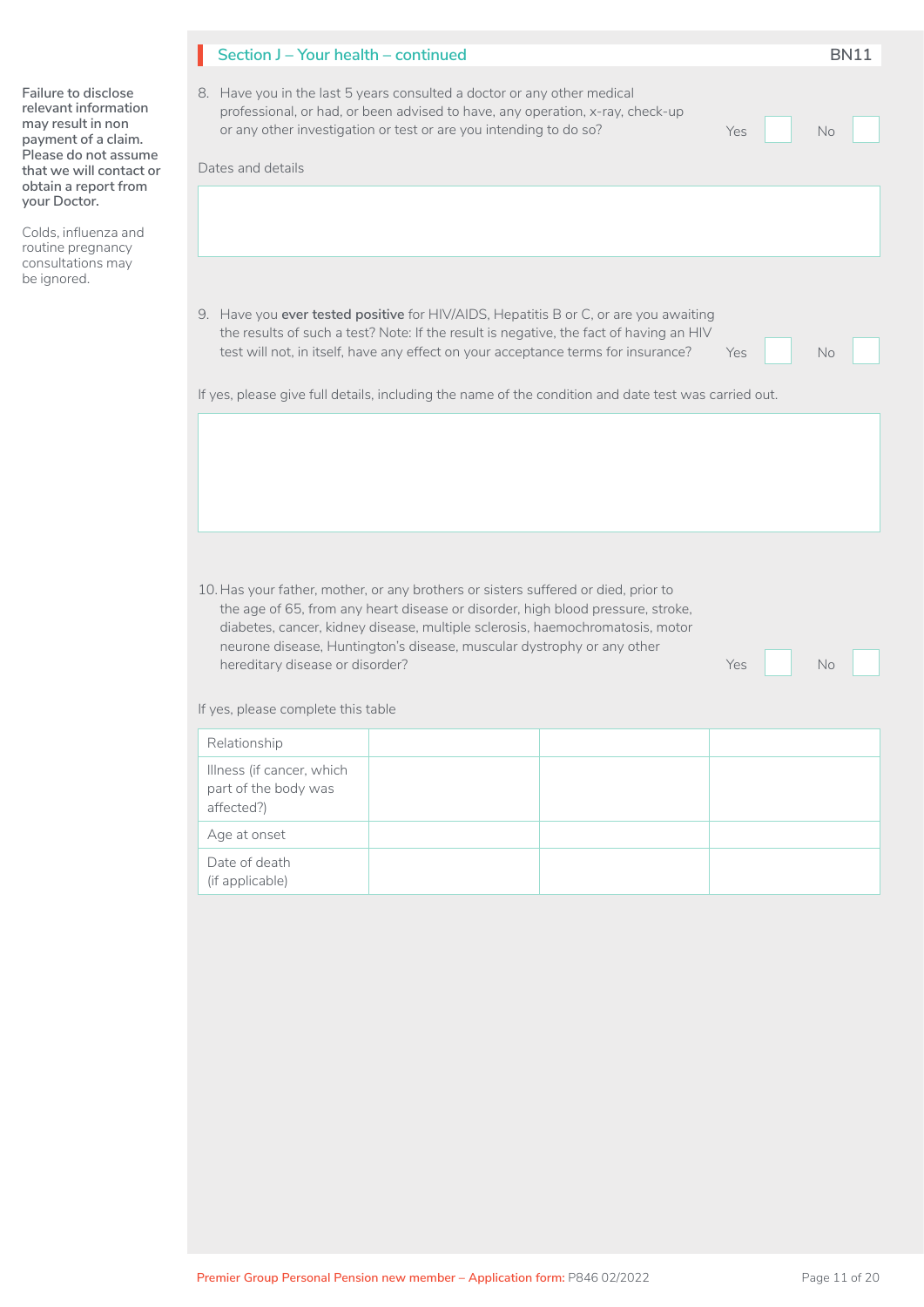# **Section K – Declaration**

Please read this section carefully before you sign and date this form.

**As HM Revenue & Customs grant tax relief at source on the strength of this application, you should be aware that it is a serious offence to make false statements; the penalties are severe and could lead to prosecution.**

1. **New members only:** I apply for membership to the Prudential (SAL)/Prudential (M&G) Personal Pension Schemes. I agree to be bound by its Rules. Please treat this form as several Applications under the Scheme.

**All members:** I agree that the Scheme Administrator should decide on the number of Arrangements.

- 2. I declare that
	- I have taken reasonable care to answer the questions honestly and to the best of my knowledge. I understand a claim may not be paid in full or may be rejected or my policy may be cancelled if I have not.
	- my total contributions to all UK registered pension schemes (schemes that attract tax relief) are subject to HM Revenue & Customs limits and cannot exceed the higher of:
		- (i) my Relevant Earnings (broadly UK taxable earnings directly from a trade, or profession or employment) and
		- (ii) £3,600 gross (including tax relief), if my Relevant Earnings do not exceed £3,600.
	- if I cease to be a UK resident, for tax purposes or cease to be eligible for tax relief on any contributions that I am paying (because my earnings have reduced), I will write to Prudential to confirm this before the later of
		- (i) 30 days after the change, and
		- (ii) the 5 April at the end of the tax year when my circumstances change.
- 3. I understand that
	- my regular contributions, if any (net of tax at the basic rate) will be deducted from my earnings after all other deductions and will be sent to Prudential along with my employer's/ firm's contributions (if any) and I authorise such deductions from my earnings.
	- if my employer is contributing to the plan, my employer intends to continue to contribute but may stop at any time and, if this happens, I will be told.
- I can alter the terms of my plan by giving revised instructions to Prudential, in writing, and that these revisions can be either directly from me, from my employer, or from the financial adviser who arranged my plan (or from any other adviser agreed by my employer as the adviser dealing with the Group Personal Pension Scheme and confirmed in writing to Prudential) provided that Prudential agree the proposed change(s) and that they are allowed in terms of the Rules.
- Prudential may alter the terms of my plan if I apply to continue the plan having left the Group Personal Pension Scheme.
- tax rules may change in the future and are liable to change without notice. The impact of taxation (and any tax reliefs) depends on individual circumstances.

I understand that if I am a member:

• Who joined the Prudential (SAL)/Prudential (M&G) Personal Pension Scheme for the first time prior to 6 April 2001, and

My employer is using my scheme for qualifying purposes, and

I have chosen waiver of premium, my charges may exceed the charge cap of 0.75% per year on the value of funds under management, excluding transaction costs.

- 4. I consent to
	- Prudential giving my employer/firm information about my plan.
	- Prudential getting more information, and I consent to the giving of such information, as may be necessary for the installation and administration of my plan.
	- Prudential providing the Financial Adviser detailed in this Application Form, information on all my Prudential Individual Pension Plans (including group arrangements). This authority is valid until it is cancelled, in writing, by me, or by submission of future applications.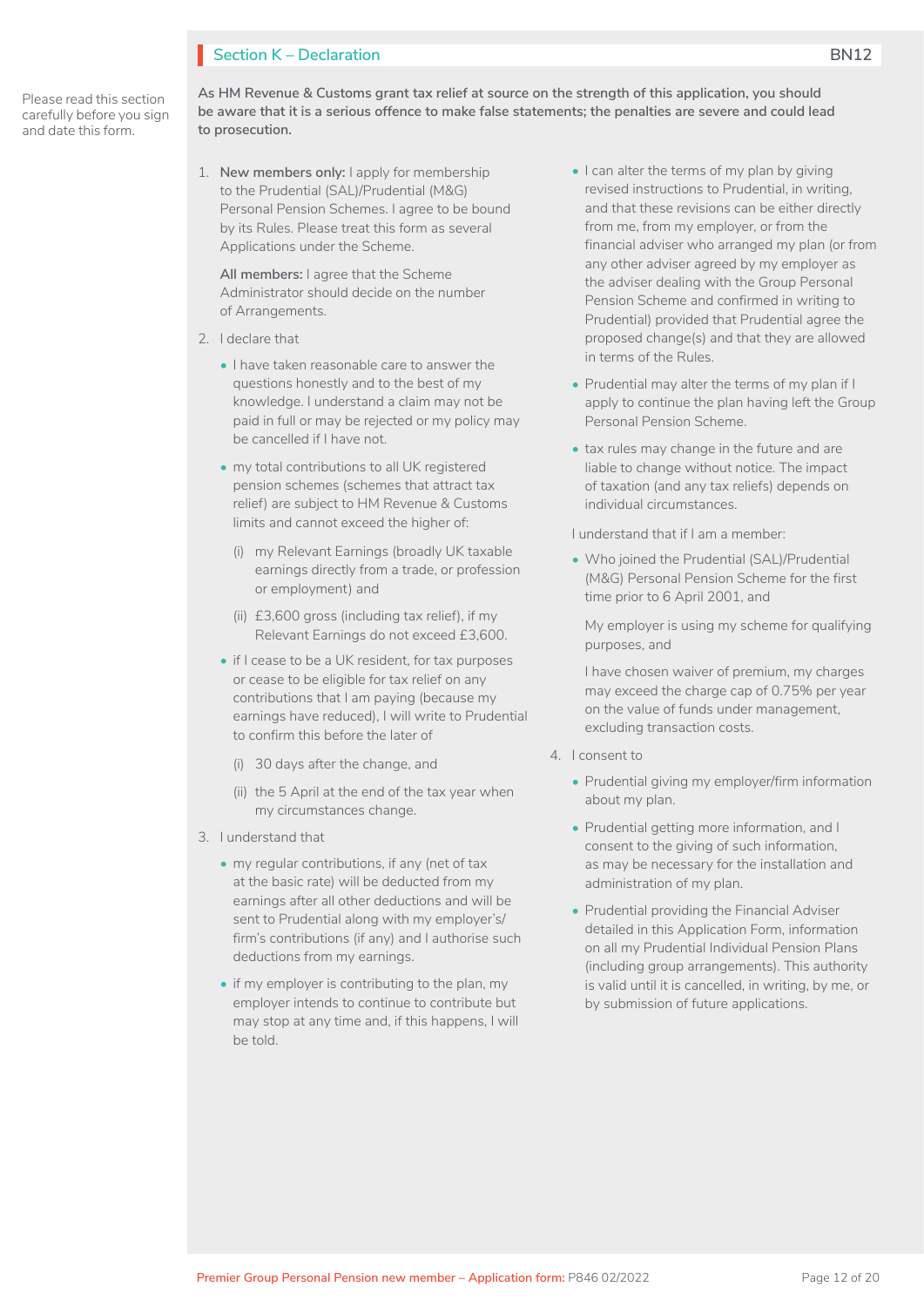#### **How we use your personal information**

We, Prudential UK (part of M&G plc), may receive your personal information from the trustees of a pension scheme, your employer, or other financial services organisations (known as a Data Provider) and/or direct from you. Regardless of where we obtain such information from, we take the privacy and protection of your personal information seriously. We own the personal information we hold about you and decide what happens to it. This makes us a Data Controller in respect of the personal information. You should note that the Data Provider will also be a data controller in respect of the personal information they hold about you.

We've set out below information about our processing of your personal information, what rights you have, and how you can get in touch if you want to know more.

When we say personal information, we mean information about you which we receive from a Data Provider or any other personal information you provide directly to us. For example, this may include your name, date of birth and contact details. We collect personal information from you that is necessary for us to either provide you with the product or service you've requested or to comply with statutory or contractual requirements. Unfortunately if you don't provide all of the information we require this may mean we are unable to provide our products and services to you.

### **Part A – How we use your personal information and why**

We, M&G plc and our Business Partners, will use the personal information for the following purposes:

- the administration of our products and services, including to enable us to perform our obligations under any contracts or policies to you and to provide any relevant services as discussed with you prior to any purchase of a product or service
- complying with any regulatory or other legal requirements
- carrying out checks using agencies such as credit reference agencies, tracing companies, or publicly available information (See Part B for more)
- the provision of customer services like to reply to a question, or tell you that something's changing
- automated decision-making or profiling (see Part C for more)
- keeping your information on record and carrying out other internal business administration

In addition, we, M&G plc, and our Marketing Partners, will use the personal information you provide to us, together with other information, to send you direct marketing offers by electronic and non-electronic means including by post, as well as sending you introductions to products and services from carefully selected third parties also by post. Please see Part G for further details.

Some of the purposes above are necessary to allow us to perform our contractual obligations to you and to enable us to comply with applicable laws and regulation. We may also rely on legitimate interests or other legal bases in using and sharing your personal information for the purposes described above to improve our products and services. This allows us to explore ways to develop our business and to gain insights into how our products and services are used. To the extent that we need your consent to use your personal information for the purposes described above, you explicitly provide your consent by signing and returning this form, or as set out in Part G as appropriate. To the extent that your personal information is provided to us by a Data Provider and we need your consent to use your personal information for the purposes described above, the Data Provider is responsible for providing the consent to us.

#### **Who we share your personal information with and why**

We may share your personal information within M&G plc and with our Business Partners, for any of the purposes set out in Part A. If you have a joint policy or investment, the other person may receive your personal information too. If appropriate, we may also pass on your personal information to financial crime prevention agencies, any legal, regulatory or government bodies.

As we, M&G plc, and some of our Business Partners are global companies, we might need to send your personal information to countries that have different data protection laws to the UK or the European Economic Area. These transfers will only be to countries in respect of which the European Commission and, where applicable, the UK Government has issued a data protection 'adequacy' decision, or to other countries, such as India or the United States of America, but only where appropriate safeguards have been put in place first. In more limited circumstances, we may also need to rely on a derogation under applicable privacy laws.

If you want to know more about these safeguards – like our use of the European Commission's or UK's Model Clauses which govern the transfer of information outside of the European Economic Area and UK respectively – further information is available on request.

Any transfer of your personal information will always be done securely.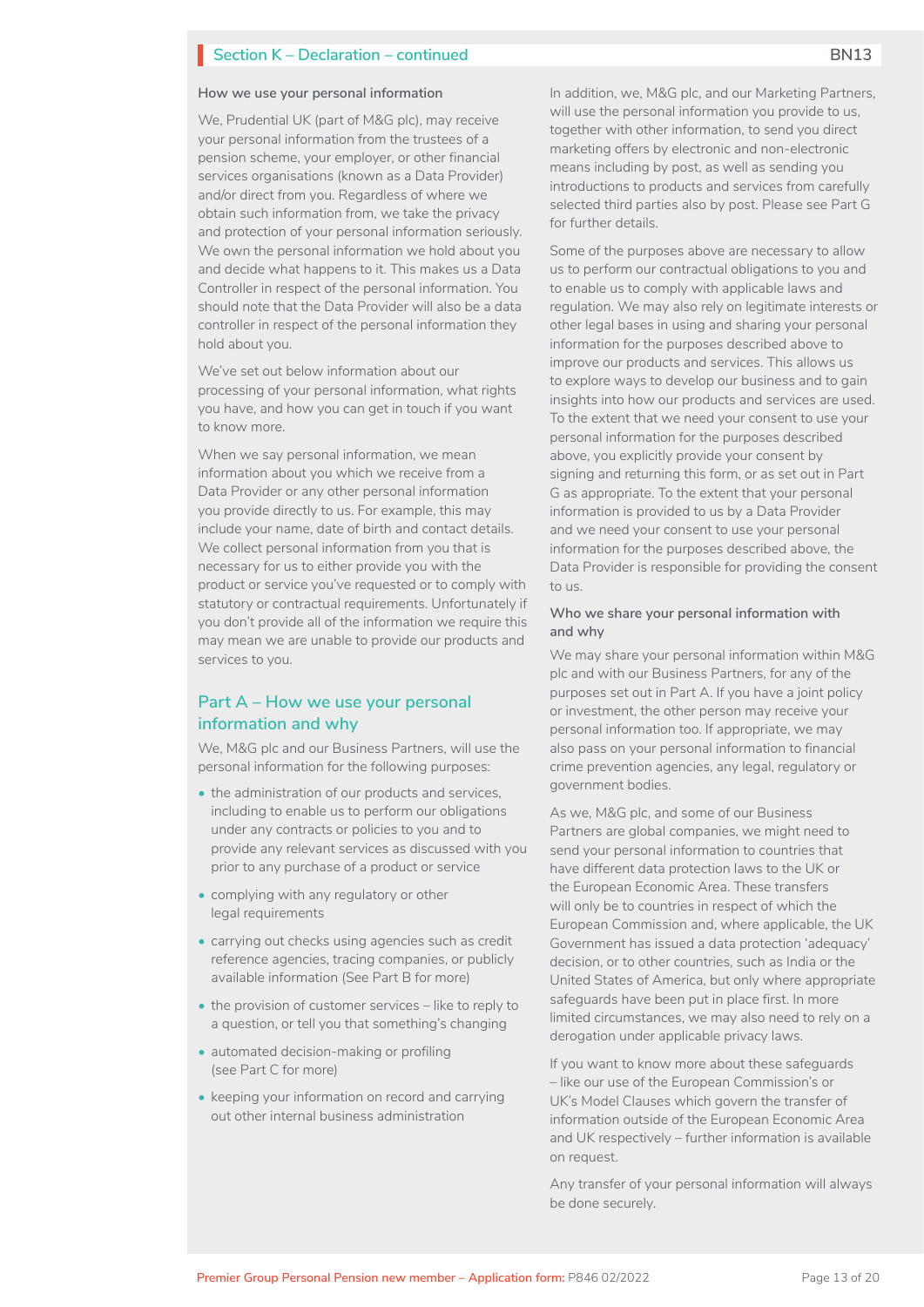Your personal information will be stored either for as long as you (or your joint policyholder) are our customer, or longer if required by law or as is otherwise necessary. It'll always be in line with our data retention policy.

#### **Part B – Reference checks**

For certain products, we may use approved credit reference agencies, tracing companies, financial crime prevention agencies, or publicly available information, to help us to check your identity, as well as to prevent fraud and money laundering; this may include checks on your current or previous addresses. Results of these may be recorded for future reference.

These checks may also be carried out for a joint policy holder or person(s) that you provide personal information on. Should we ever lose contact with you, we may use these agencies to verify your address to help us get back in touch.

### **Part C – We may use your personal information to make automated decisions or profile you**

We, M&G plc, our Business Partners, and our Marketing Partners may use your personal information to make automated decisions affecting you or to conduct other profiling (for example, marketing profiling).

To the extent that we conduct such automated decision making activity, we'll provide you with further information at the appropriate time.

### **Part D – Use of your sensitive personal information**

For certain products or services, we'll need to process your sensitive personal information, such as information relating to health, genetics, biometric identifiers and sexual orientation, a Data Provider may from time to time provide this to us. In such circumstances the Data Provider is responsible for obtaining any explicit consent necessary for us to process this kind of personal information. Alternatively, if you provide sensitive personal information to us, to the extent that we need your explicit consent to process this kind of personal information in the manner described in Parts A, B, and C, you explicitly provide your consent by signing and returning this form.

#### **Part E – You're in control**

When it comes to how we use your personal information, you've got the right to:

- request a copy of your personal information for free (we may charge you for this if the request is manifestly unfounded or excessive)
- in certain circumstances request that we move your personal information to another organisation if you want us to
- request that we correct anything that's wrong, or complete any incomplete personal information
- ask us to delete your personal information if it is no longer needed for the purposes set out in Part A or if there is no other legal basis for the processing
- limit how we use your personal information or withdraw your consents (including automated decision making) you have given for the processing of your personal information
- object to us using your personal information for direct marketing (including related profiling) or other processing based on legitimate interests
- complain to a data protection authority or another independent regulator about how we're using it.

If you want to do any of these things, or would like an explanation as regards these rights, we've explained how you can get in touch in the Contact Us section.

If you do need to speak to us, it'll be useful to have to hand that the data controller of your personal information is Prudential UK. Prudential UK have also appointed a Data Protection Officer who can be reached at the address shown in the Contact Us section of this document.

We may monitor or record calls or any other communication we have with you. This might be for training, for security, or to help us check for quality.

As set out at the start of this notice, a Data Provider is also a Data Controller in respect of your personal information and you are likely to have similar rights in respect of the personal information held by a Data Provider.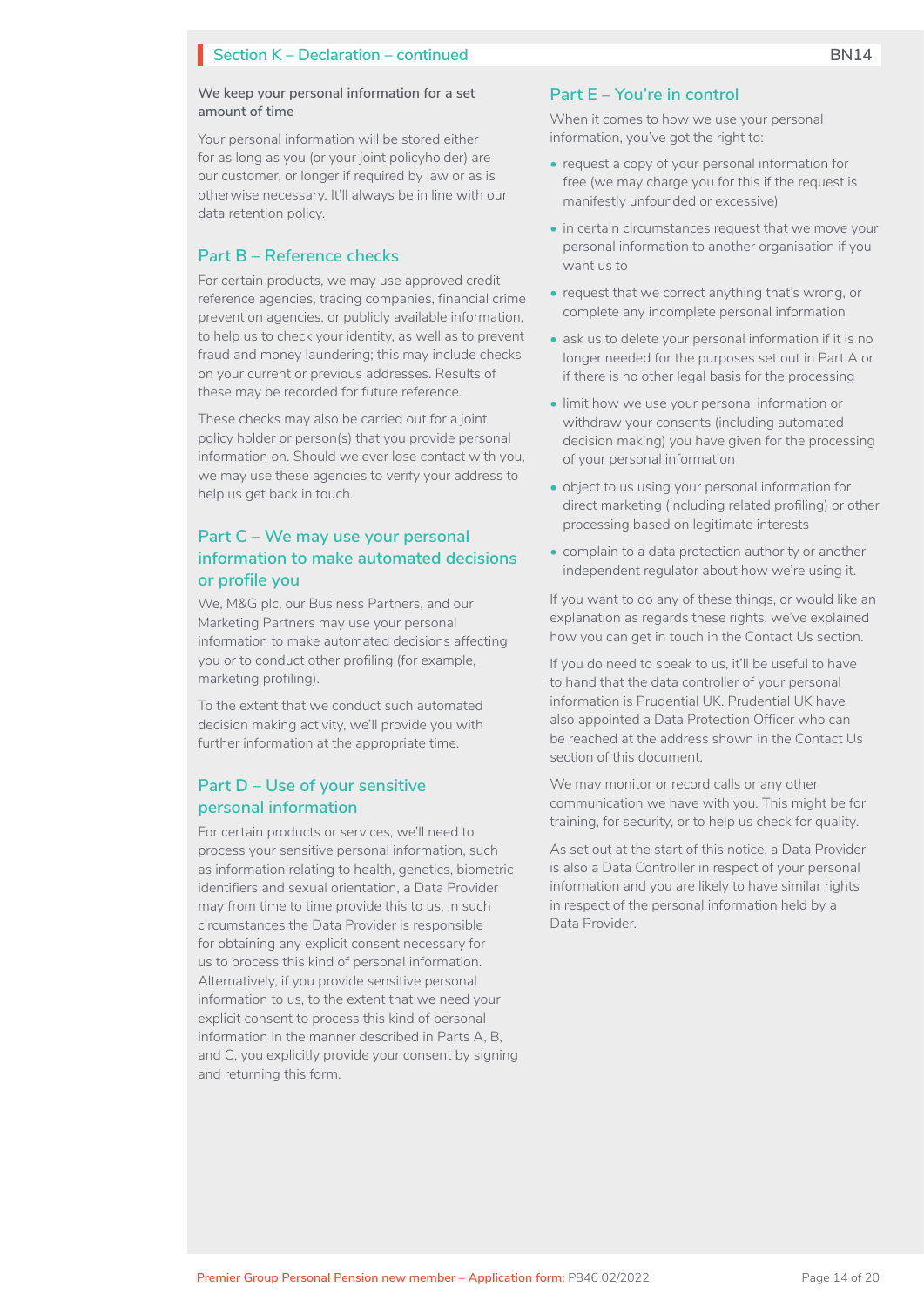#### **Part F – Acting on someone else's behalf?**

If you give us personal information about another person (or persons), we'll take that to mean they have appointed and authorised you to act on their behalf. This includes providing consent to:

- our processing of their personal information and sensitive personal information (as we've explained in Parts A, B, C, and D above)
- you getting any information protection notices on their behalf.

If for any reason you are concerned as to whether you are permitted to provide us with the other person's information, please contact us on the phone number below before sending us anything.

#### **Part G – Direct marketing**

We and M&G plc will still send you information by post about the Prudential UK and M&G plc's products and services and carefully selected third parties.

Additionally, from time to time, Prudential UK and M&G plc would like to contact you by electronic means with details about products, services and any special offers. Please note that any consent you give will not apply to M&G Investments Group and Prudential International Assurance plc as they operate their own customer databases and may contact you separately.

If you consent to us contacting you for this purpose by electronic means, please tick to say how we may contact you (tick as many or as few as you like):



And if you change your mind, and/or you would like to opt-out of receiving non-electronic direct marketing, it's easy to let us know. Just call us on 0800 000 000.

#### **Contact us**

If you want to exercise your rights in Part E or if you require any other information about any other part of this notice, you can contact us in a number of different ways.

|             | Write to us at: Customer Service Centre |
|-------------|-----------------------------------------|
|             | Prudential                              |
|             | Lancing                                 |
|             | <b>BN158GB</b>                          |
| Call us on: | 0800 000 000                            |
| Or visit:   | www.pru.co.uk                           |

Prudential UK means The Prudential Assurance Company Limited and Prudential Pensions Limited, as appropriate.

M&G plc means any affiliates of Prudential UK (including, Prudential Distribution Limited, Prudential International Assurance plc, PGDS (UK ONE) Limited, Prudential Life Time Mortgages Limited, M&G Global Services Private Limited, M&G Investments Group, M&G Wealth Advice Limited and Prudential Corporate Pensions Trustee Limited).

Business Partners means our service providers, accountants, auditors, IT service and platform providers, intermediaries, reinsurers, retrocessionaires, investment managers, agents, pension trustees (and other stakeholders), scheme advisors, introducers, selected third party financial and insurance product providers, and our legal advisers.

Marketing Partners means our service providers, intermediaries, pension trustees (and other stakeholders), scheme advisors, introducers and selected third party financial and insurance product providers.

#### **Important notes**

The plan will not start until we have assessed and accepted your application, and the first premium has been paid. If you have a birthday while your application is being processed, the terms may differ from those originally quoted.

In most instances your payments will be as originally quoted. We may offer you revised terms, but occasionally we may not be able to offer any terms.

We may ask you to contact your doctor if we are waiting for reports which we have asked for.

If we ask you to come for a medical examination, we will need to share the application information with another company we have authorised. They will make the arrangements for the examination to take place.

We may need to send your application and relevant medical reports to our reassurers for their opinion or agreement of the terms offered. Or, we may need to send them at a later stage for purposes relating to managing the policy. You can get details of general reassurance principles and details of any company we use to assess your application, from our head office.

We have a confidentiality policy in place which means we hold your medical information securely and access is limited to authorised individuals who need to see it.

You are entitled to ask for a copy of our standard terms and conditions and a copy of your application form at any time.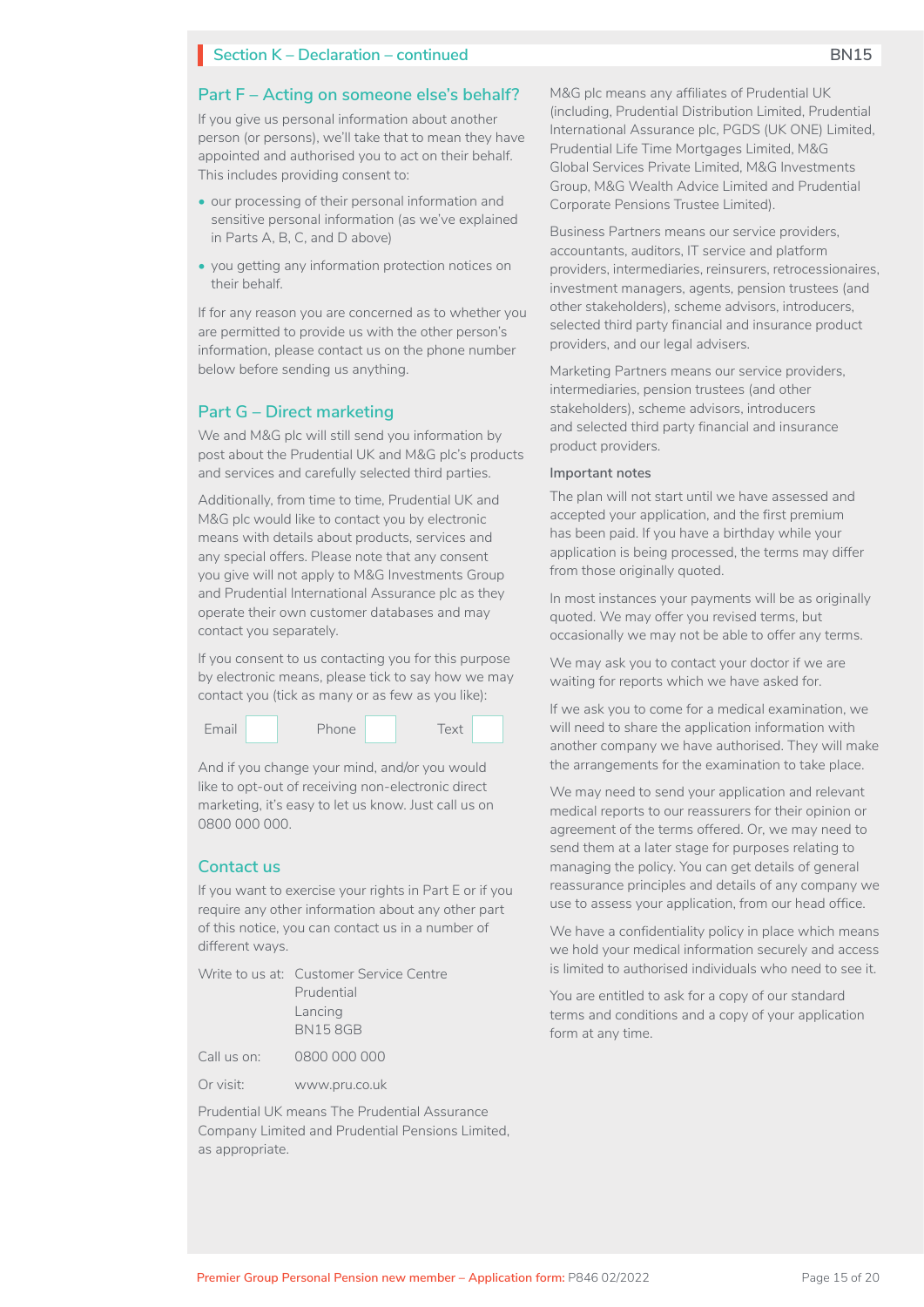**Access to medical reports Your Statutory Rights Under The Access to Medical Reports Act, 1988 and The Access To Personal Files and Medical Reports (NI) Order 1991**

We may need to get medical reports to support your application. Before we can ask any doctor that you have consulted to fill in a report, we need your permission under the Access to Medical Reports Act, 1988. Your rights under the Act, are as follows.

You do not need to give your permission, but if you do not, we may not be able to go ahead with your application. This does not prevent you from applying to other companies for insurance.

You can ask to see the report before the doctor returns it to us. If this is the case, we will tell the doctor to keep the report for 21 days so that you can arrange to see it. If you have not made arrangements to see the report within this time, your doctor will send the report to us.

If you choose not to see the report at this stage, you may ask the doctor for a copy within six months of it being sent to us. We can send a copy of the report to your doctor if you ask to see it at a later date.

If you think that any part of the report is not correct or is misleading, you may ask the doctor to amend it. If your doctor refuses to make the amendments, you may ask him or her to attach a statement outlining your views, which will then accompany the report.

Your doctor can withhold access to the report if he or she feels that it would cause physical or mental harm to you or others.

The medical report your doctor fills in asks about the following:

- your current health.
	- any care, medication or treatment you are currently receiving.
	- the results of referrals or tests you are waiting for.
- Any time off work in the last three years.
- Your past health.
	- details (excluding minor self limiting ailments/ conditions) of any relevant illness, trauma, or referrals for specialist advice or treatment, hospital admissions, consultations with your GP or any other medical adviser, therapist or counsellor, in particular whether you have a history of:
	- malignancy (cancer), cardiovascular (heart) disease, diabetes, and degenerative (gradually worsening) diseases;
- musculo-skeletal disease or injury, for example, arthritis, rheumatism, back problems or any other disorder of the joints or muscles;
- anxiety, depression, neurosis (such as phobias, obsessions and so on), psychosis (a mental disorder where you lose contact with reality), stress or fatigue;
- suicidal thoughts or attempts at suicide; or
- conditions related to drug or alcohol misuse or smoking or chewing tobacco.
- details of any biopsies, blood tests, electrocardiograms (heart tests), diagnostic genetic test results, height, weight if measured in the last two years, urinalyses (tests on urine), x-rays or other investigations.
- any blood pressure readings in the last three years.
- any history of disease among your parents or brothers or sisters that you have told your doctor about.

We have asked your doctor not to reveal information about:

- negative tests for HIV, hepatitis B or C;
- any sexually-transmitted diseases unless there could be long-term effects on your health; or
- predictive genetic test results.

The information you and your doctor provide about your health may result in us:

- refusing to provide insurance;
- increasing premiums above standard rates; or
- setting premiums at standard rates.
- setting exclusions or postponing cover.

If you have any questions about your rights under the act or questions relating to the process of getting, assessing or storing medical information please write to:

Chief Medical Officer, Prudential, Lancing BN15 8GB

I **do not** want to see the report before it is sent to the company.

I **do** want to see the report before it is sent to the company.

 $\Box$ 

~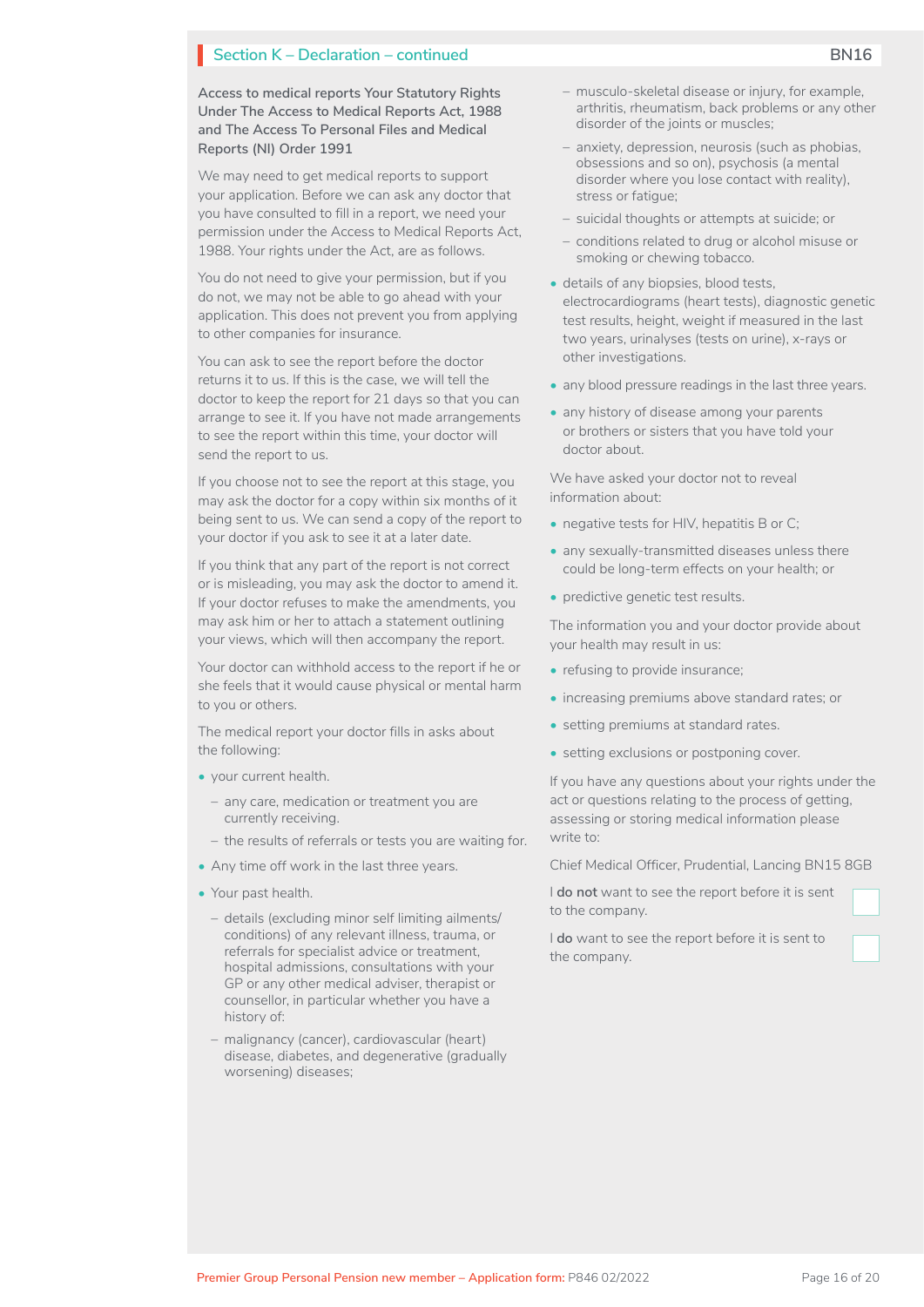# **Additional notes BN17**

#### **Declaration**

- I understand that this Application is subject to written acceptance by Prudential.
- I agree to you asking any doctor I have consulted about my physical or mental health to provide medical information so you may assess my proposal. You may gather relevant information from other insurers about any other applications for life, critical illness, sickness, disability, accident or private medical insurance that I have applied for. I authorise those asked to provide medical information when they see a copy of this consent form. This form allows you to gather medical reports within six months of the start of the plan, or after my death, to support any claim made on the plan proceeds.
- This information can also be used to maintain management information for business analysis.

Signature of applicant

**Prudential as administrator agrees to administer the prudential (SAL)/(M&G) personal pension schemes as required by the rules of the scheme.**

**If this application has been pre-filled for you, you should read all the statements and answers carefully (to recheck your understanding and the accuracy) before signing the form.**

**If I have applied for Waiver Benefit, I have read the declaration, important notes and information relating to my rights under the Access to Medical Reports Act.**

**For your own benefit and protection you need to read carefully the documentation provided before signing this form. You also need to read carefully any further documentation provided to you in the future. If there is anything you do not understand please ask us for further information.**

Date

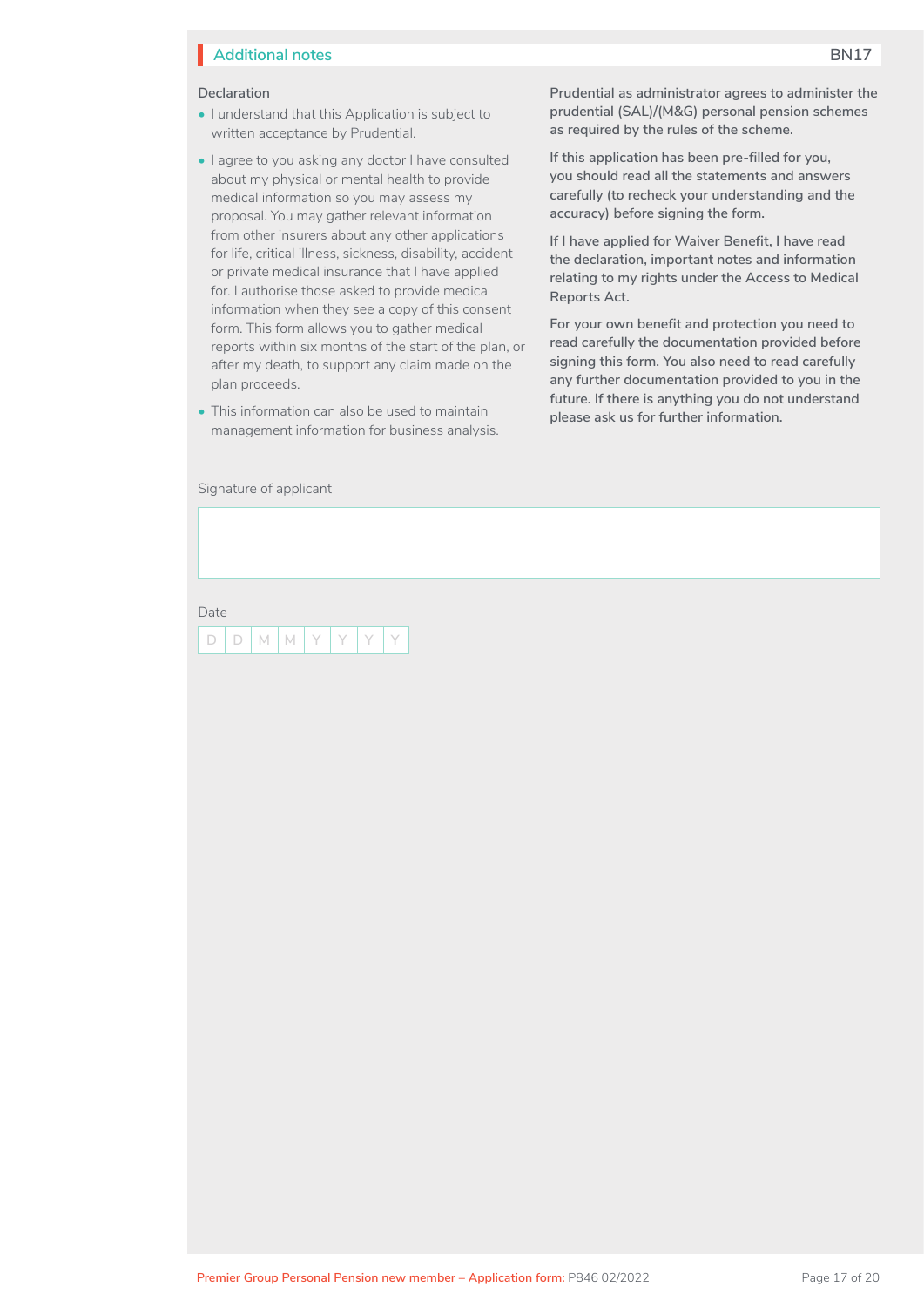# **For completion by Financial Adviser – essential information**

Please complete this section to show the adviser charge details for any single contribution in this application. Please note that if this scheme is being used for qualifying purposes under the 'Better Workplace Pensions' initiative, we will not pay commission.

|                                                               | Flat percentage NOT LAUTRO |             |                             |               |                  |  |       |           |                |             |              |      |  |  |
|---------------------------------------------------------------|----------------------------|-------------|-----------------------------|---------------|------------------|--|-------|-----------|----------------|-------------|--------------|------|--|--|
|                                                               | Tick only one box          |             |                             | % to be taken |                  |  |       |           |                |             |              |      |  |  |
| a) Initial                                                    |                            |             |                             |               |                  |  | $\%$  |           |                |             |              |      |  |  |
| b) Fund related                                               |                            |             |                             |               |                  |  | $\%$  |           |                |             |              |      |  |  |
|                                                               |                            |             |                             | Initial       |                  |  |       |           |                |             | Fund related |      |  |  |
| c) Mixed initial/Fund related                                 |                            |             |                             |               |                  |  | $\%$  |           |                |             |              | $\%$ |  |  |
| d) Nil adviser charge                                         |                            |             |                             |               |                  |  |       |           |                |             |              |      |  |  |
| Your Prudential Company Representative Number (if applicable) |                            |             |                             |               |                  |  |       |           |                |             |              |      |  |  |
|                                                               |                            |             | e.g. 1                      |               |                  |  | 2345X |           |                |             |              |      |  |  |
|                                                               |                            |             |                             |               |                  |  |       |           |                |             |              |      |  |  |
| Your FCA number (Registered Individuals)                      |                            | R.I. number |                             |               |                  |  |       |           |                |             |              |      |  |  |
| Registered individual's forename                              |                            |             |                             |               | e.g. A B C 1 2 3 |  |       |           | $\overline{4}$ | $\mathbf 5$ | or           |      |  |  |
|                                                               |                            |             |                             |               |                  |  |       |           |                |             |              |      |  |  |
|                                                               |                            |             |                             |               |                  |  |       |           |                |             |              |      |  |  |
| and                                                           |                            |             |                             |               |                  |  |       |           |                |             |              |      |  |  |
| Registered individual's surname                               |                            |             |                             |               |                  |  |       |           |                |             |              |      |  |  |
|                                                               |                            |             |                             |               |                  |  |       |           |                |             |              |      |  |  |
| Was advice given?<br>$\mathsf{No}$<br>Yes                     |                            |             |                             |               |                  |  |       |           |                |             |              |      |  |  |
|                                                               |                            |             |                             |               |                  |  |       |           |                |             |              |      |  |  |
| <b>For Prudential Use Only</b>                                |                            |             |                             |               |                  |  |       |           |                |             |              |      |  |  |
| Cheque Acknowledgement Number                                 |                            |             |                             |               | Cheque amount    |  |       | $\pounds$ |                |             |              |      |  |  |
| Date Stamp                                                    |                            |             |                             |               |                  |  |       |           |                |             |              |      |  |  |
|                                                               |                            |             |                             |               |                  |  |       |           |                |             |              |      |  |  |
|                                                               |                            |             |                             |               |                  |  |       |           |                |             |              |      |  |  |
| Advice given                                                  |                            |             |                             |               |                  |  |       |           |                |             |              |      |  |  |
| CCC Yes<br>Yes<br>${\sf PFR}$<br>$\mathsf{No}$                | $\mathsf{No}$              |             | SCC                         |               |                  |  |       |           |                |             |              |      |  |  |
| EC Yes<br>Yes<br>$\mathbb M$<br>$\mathsf{No}$                 | $\mathsf{No}$              |             | $\mathbb{A}\mathbb{M}$      |               |                  |  |       |           |                |             |              |      |  |  |
| AC Yes                                                        | $\mathsf{No}$              |             | $\left. \text{AOI} \right.$ |               |                  |  |       |           |                |             |              |      |  |  |
|                                                               |                            |             |                             |               |                  |  |       |           |                |             |              |      |  |  |
|                                                               |                            |             |                             |               |                  |  |       |           |                |             |              |      |  |  |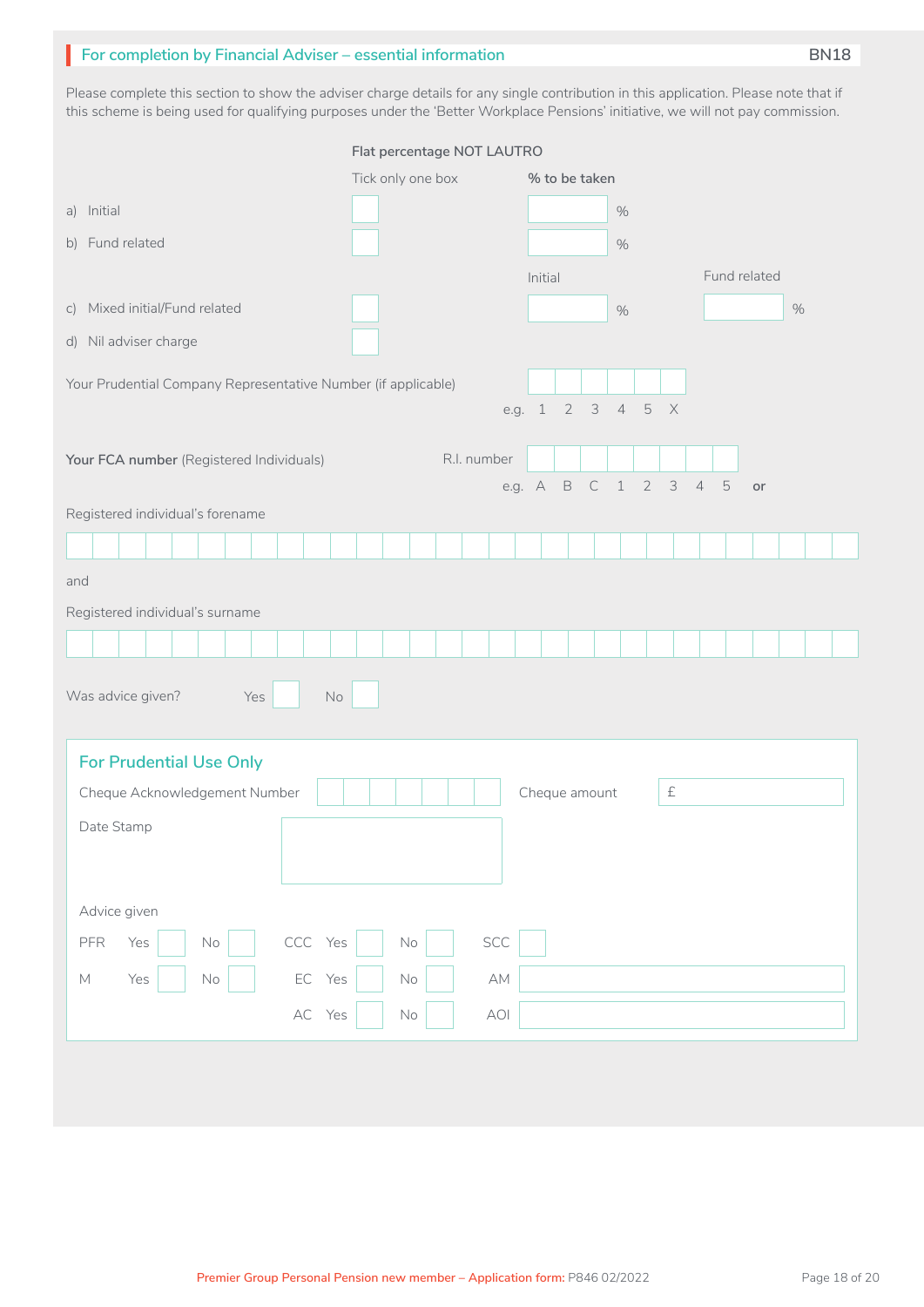| <b>Additional notes</b> |  |
|-------------------------|--|
|                         |  |